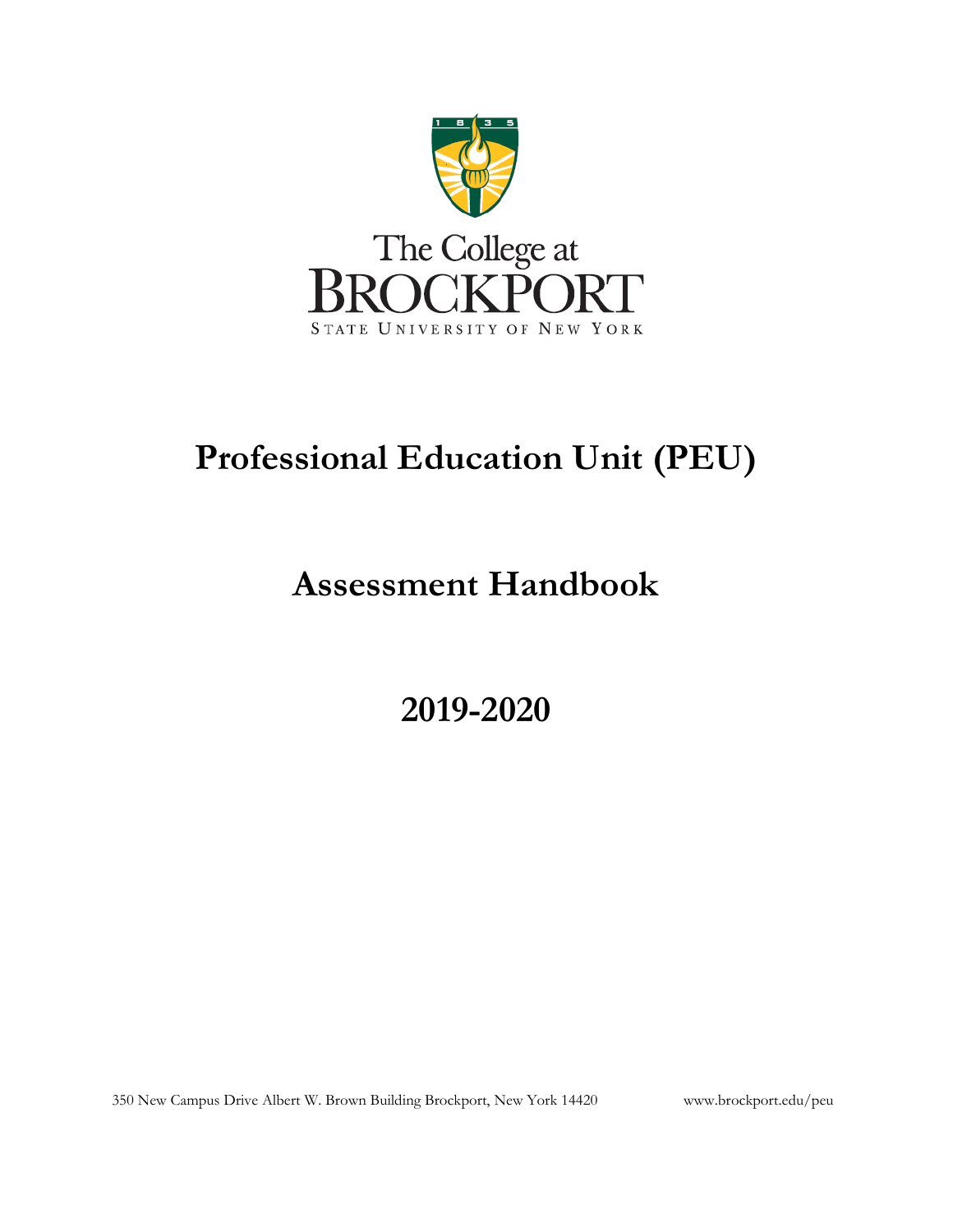# **Table of Contents**

| I.             |                                                                             |
|----------------|-----------------------------------------------------------------------------|
|                |                                                                             |
| <b>B.</b>      |                                                                             |
|                |                                                                             |
| D.             |                                                                             |
| Ε.             |                                                                             |
| F <sub>r</sub> |                                                                             |
|                |                                                                             |
| II.            |                                                                             |
|                | A. Continuous Improvement of Candidate Performance for Student Learning15   |
|                |                                                                             |
|                |                                                                             |
|                |                                                                             |
| E.             |                                                                             |
| F <sub>r</sub> |                                                                             |
| G.             |                                                                             |
| Ш.             |                                                                             |
|                | A. Professional Education Unit Data-Driven Decision Making Tracking Form 19 |
| B.             |                                                                             |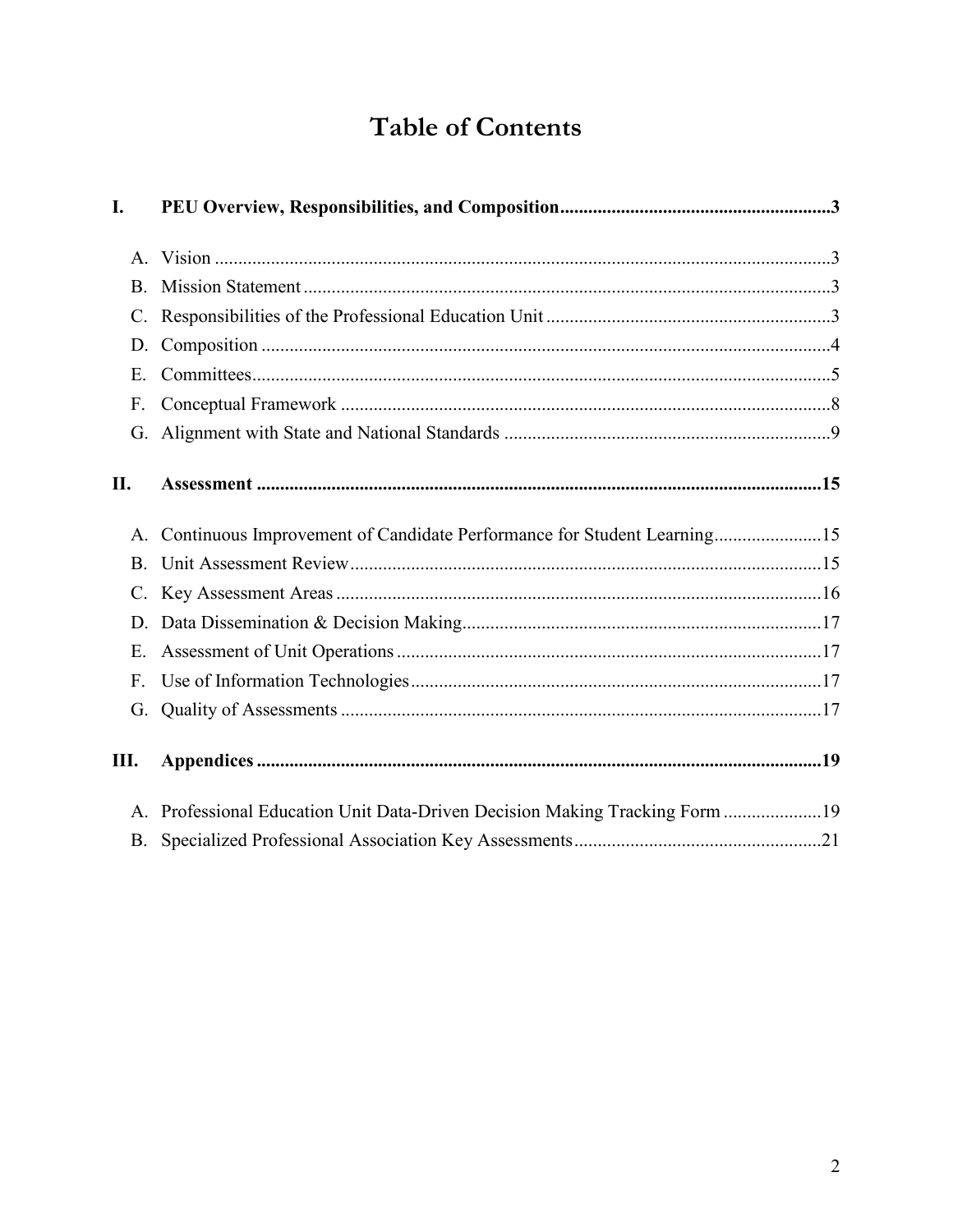# <span id="page-2-0"></span>**I. PEU Overview, Responsibilities, and Composition**

The Professional Education Unit (PEU) was established in 1999 as the unit with the responsibility for coordinating all programs offered for the initial and advanced preparation of teachers and other school professionals on campus. It is responsible for maintaining high quality education professional programs. The PEU is currently CAEP accredited.

## <span id="page-2-1"></span>A. **Vision**

The Professional Education Unit at Brockport will be recognized in the State of New York for the preparation of highly competent professionals in education who are committed to leading, teaching, and counseling in New York State and nationally. The unit will serve graduate and undergraduate candidates from a range of diverse backgrounds and disciplines. Future teachers, teachers and administrators, and counselors within the unit will be prepared to integrate professional content and pedagogical knowledge to create meaningful learning experiences for all youths.

### <span id="page-2-2"></span>B. **Mission Statement**

The Professional Education Unit is dedicated to excellence in teaching, scholarship, creative endeavors, and service to the community. The Unit is committed to providing education programs at the undergraduate, graduate, and advanced graduate levels that prepare school professionals who are highly qualified to teach, counsel, lead, and administer. Predicated on the need to create environments in which all learners grow and develop as contributing members of society, the Mission of the Unit encompasses the **Mission of the College** in providing programs grounded in the liberal arts, emphasizing student learning and success as its highest priority.

The Unit believes that collaboration between the College and P-12 practitioners is fundamental and inherent to all programs offered by the Unit, including quality-based field experiences in diverse settings. Faculty, staff, and field-based personnel work together to link theory and practice to advance the highest standards of learning for all youths.

#### <span id="page-2-3"></span>C. **Responsibilities of the Professional Education Unit**

The Professional Education Unit has the following responsibilities:

- 1. Coordinate all professional education efforts on the Brockport Campus
- 2. Facilitate communication among all departments involved with teacher certification and related professional education programs (including communication of assessment information about applicant qualifications, candidate and graduate performance, and Unit operations).
- 3. Identify and address all professional education accreditation-related issues on campus
- 4. Seek to establish consistencies among all teacher education and related professional education programs (e.g., workload, standards, field experiences, policies and procedures, etc.)
- 5. Communicate the needs of teacher education and related professional education programs to the college administration.
- 6. Provide a single voice for communicating with NYSED and SUNY Administration about professional education issues affecting Brockport.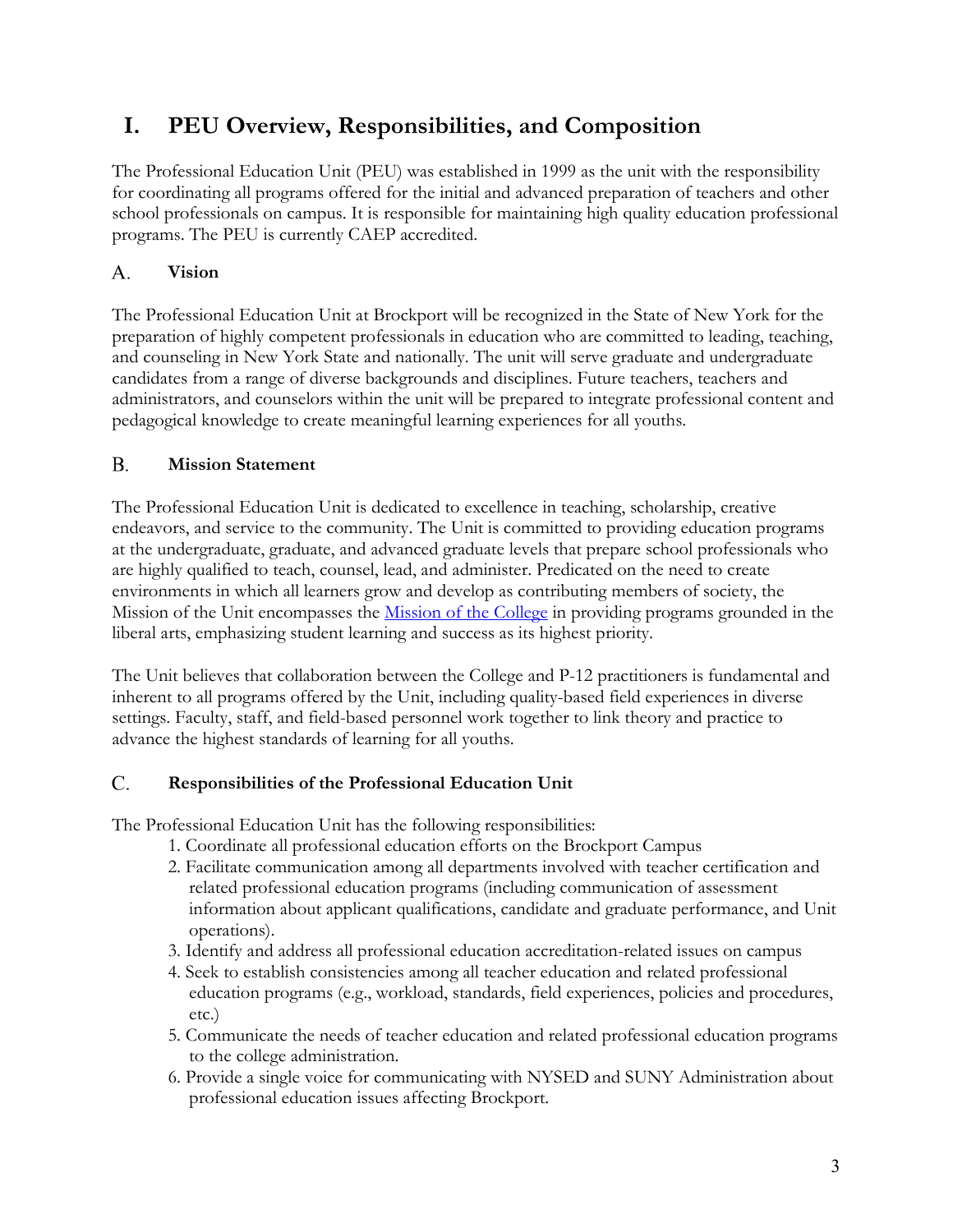#### <span id="page-3-0"></span>D. **Composition**

# **1. Programs Offered**

Initial Programs (programs that prepare candidates for their initial license to teach):

- Education & Human Development
	- o Childhood Inclusive Education
	- o Adolescence Inclusive with Grade 5-6 Extension
		- Math
		- Social Science (History)
		- **English**
		- French
		- Spanish
		- Physics
		- Biology
		- **Earth Science**
		- **Chemistry**
	- o Physical Education (BS/BA)
- Health Science
	- o Graduate: Health Education (Alternative MSEd)

Advanced Teacher Preparation (programs are for initially certified teachers seeking a Master's degree and New York State Professional Certification):

- Education & Human Development
	- o Childhood Literacy (MSEd)
	- o Bilingual Education (Spanish) (MSEd)
	- o Teaching English to Speakers of Other Languages (MSEd)
	- o Adolescence (MSEd)
		- Math
		- **Social Science (History)**
		- English
		- Physics
		- Biology
		- **Earth Science**
		- Chemistry
- Kinesiology, Sport Studies, and Physical Education (KSSPE)
	- o [Teacher/Pedagogy Concentration \(MSEd\)](http://www.brockport.edu/pes/grad/teached/index.html)
	- o [Adapted Physical Education Concentration \(MSEd\)](http://www.brockport.edu/pes/grad/gradape/grdapeadmission.html)
- Health Science
	- o Graduate: Health Education (Alternative MSEd)

Advanced Preparation

- School Counselor K-12 (MSEd)
- School Counselor K-12 (CAS)
- School Building Leader and School District Leader (CAS)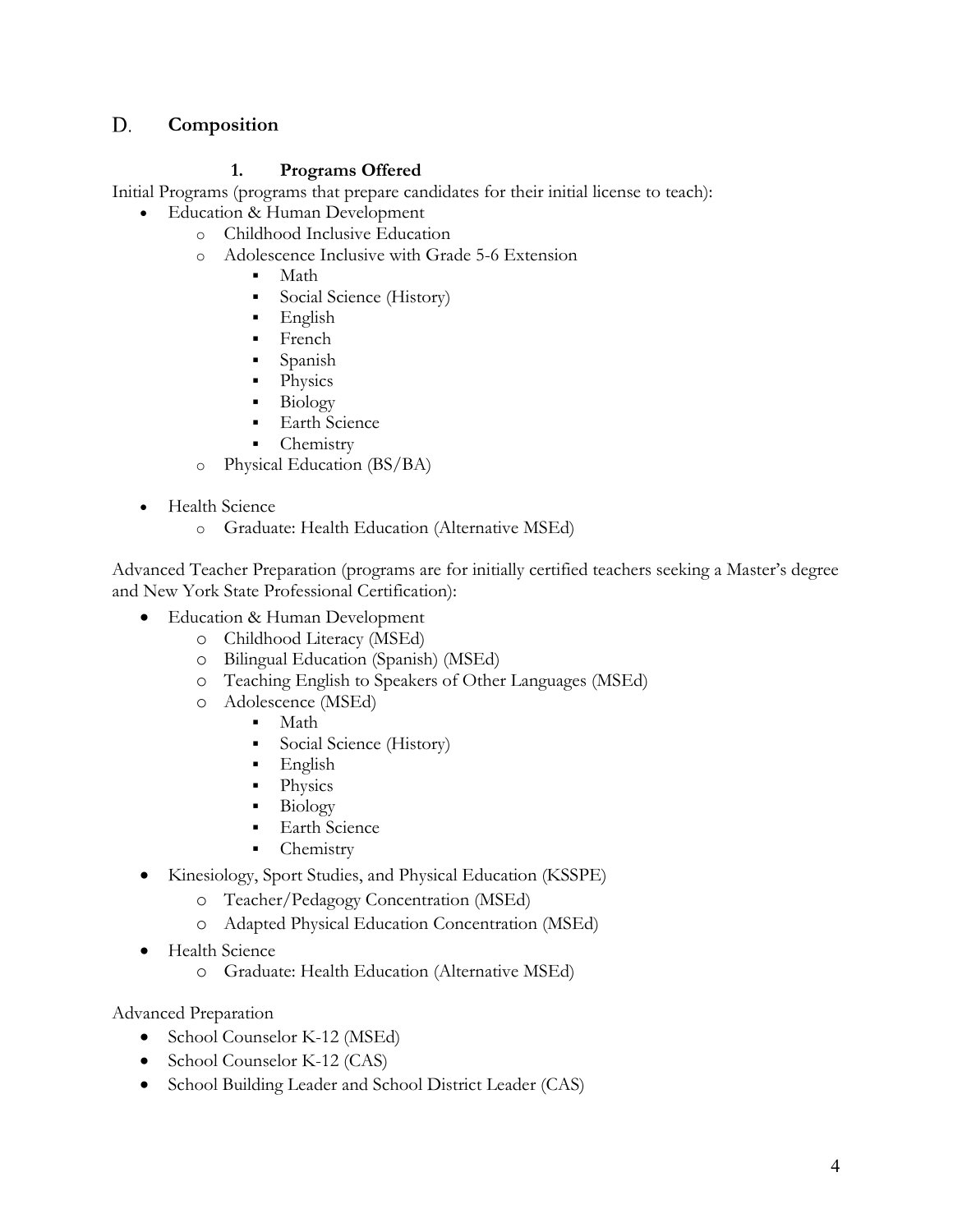## <span id="page-4-0"></span>E. **Committees**

The Professional Education Unit at The College of Brockport is governed by the Professional Education Council (PEC) and linked to the professional community through the Unit Advisory Board. The Unit Effectiveness and Best Practices committee and Assessment committee are the two standing committees of the PEC.

# **1. Professional Education Council (PEC)**

On behalf of the Professional Education Unit, the Professional Education Council (PEC) shall assist the Dean to develop and implement a shared vision for programs preparing initial and advanced teachers, school counselors, and school building and district leaders and to establish procedures for fostering continuous improvement of these programs that are consistent with the institution's mission of student success, the PEU's conceptual framework, best practices of the education profession, and CAEP accreditation requirements and standards. Standing and ad hoc committees of the Unit shall make recommendations to the PEC, which, in turn, shall assist the Dean to develop and execute policies.

Other functions of the PEC shall be as follows:

- coordinate the governance work of the Unit
- coordinate the work of standing committees
- disseminate information relative to accreditation to home departments
- disseminate information relative to state and national initiatives teacher certification to home departments
- review home department personnel criteria to assure consistency with accreditation requirements and the College's existing set of personnel processes
- identify areas of concern within the Unit and develop plans for remediation
- oversee the assessment and evaluation of all programs within the Unit, including assessment of applicant qualifications, candidate and graduate performance, and Unit operations
- communicate the accomplishments and needs of the Unit to the Vice President for Academic Affairs through the Head of the Unit
- establish and consult with an Advisory Board relative to the goals of the Unit and procedures for attaining those goals.

# **2. Assessment Committee**

The Unit Assessment Committee is a standing committee of, and reports directly to, the Professional Education Council (PEC). The primary function of the Unit Assessment Committee is to coordinate the collection, aggregation, analysis, and use of data from a variety of sources related to the performance of the Professional Education Unit, including data about applicant qualifications, candidate and graduate performance, and Unit operations. The Committee's specific responsibilities and activities include (1) monitoring development, implementation, and refinement of the Unit assessment system, (2) analyzing and using aggregated performance data to improve programs and unit operations, and (3) communicating with others in the Unit. The chair of the Unit Assessment Committee will be appointed by the Associate Dean.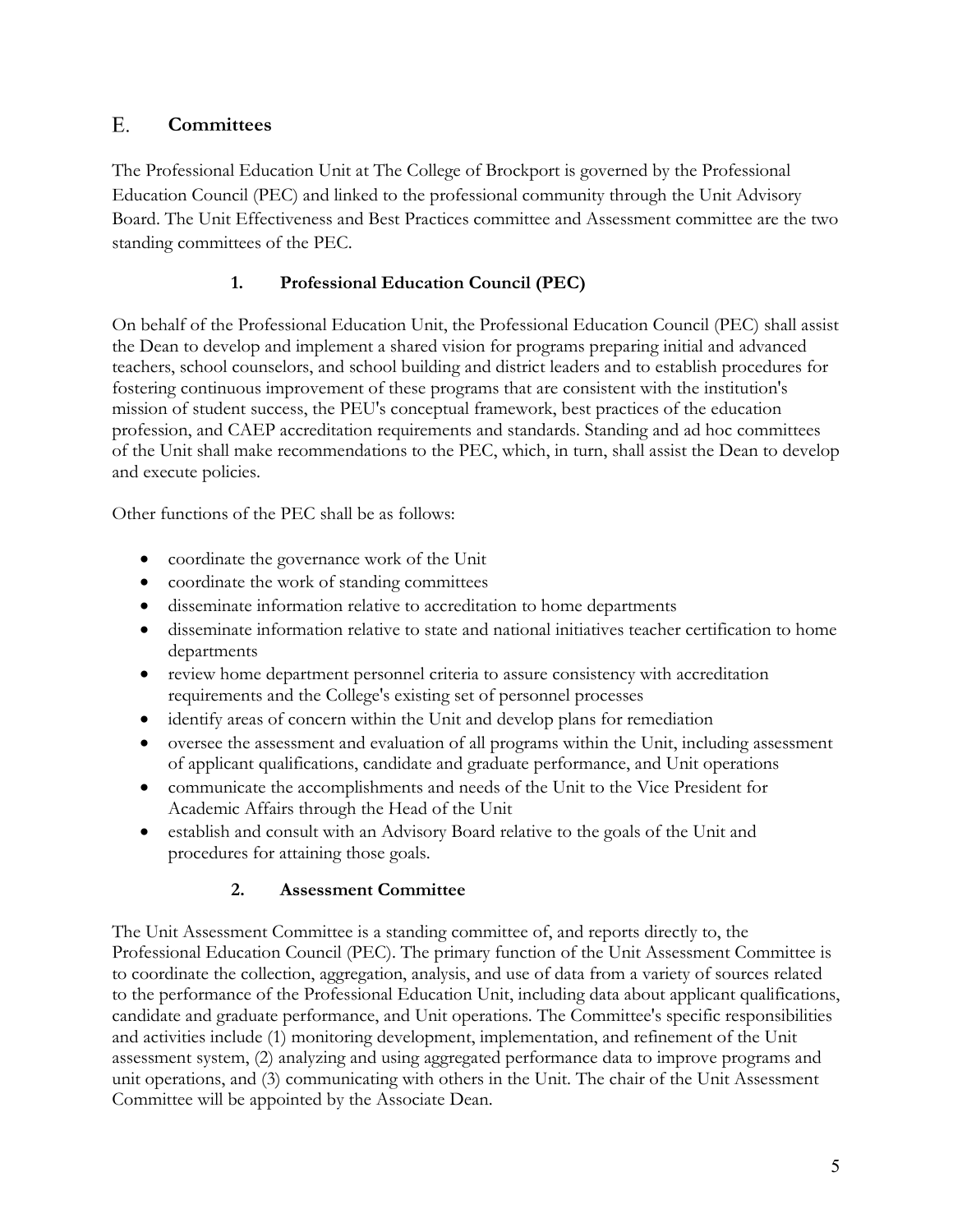The Assessment Committee regularly reviews the unit assessment system to ensure:

- That the assessment system is developed and refined with input from the unit's professional community
- That the assessment system reflects the Unit's Conceptual Framework, relevant New York State standards, and relevant national standards (e.g., INTASC, NBPTS, CACREP, ELCC, and other specialized professional associations (SPAs).
- That the assessment system collects data about (1) applicant qualifications, (2) candidate and graduate performance, and (3) unit operations
- That the assessment system collects multiple measures from both internal and external sources, including applicants, candidates, recent graduates, faculty, and other members of the professional community.
- That the assessment system collects candidate performance data at key transition points in programs, beginning with admissions and continuing through employment after graduation
- That the assessment system includes procedures for regularly and systematically compiling, summarizing (aggregating), report, analyzing, and using performance data to improve programs and unit operations.
- That the assessment system includes an aggregate record of formal candidate complaints and documentation of their resolution.
- That the assessment system uses information technologies to store, aggregate, and report data
- And that the data collected, summarized, reported, analyzed and used in the assessment system are valid, reliable, fair, accurate, and protected from bias.

The Assessment Committee works collaboratively with unit faculty and administrators to schedule and implement the following procedures for analyzing and using aggregated performance data to improve programs and unit operations:

- The committee reviews key assessment candidate performance data to determine progress towards meeting PEU candidate performance goals. This includes establishing performance expectations, reviewing quality of assessment instrument, and evaluating methodology.
- Assessment committee distributes data reports through the department representatives. Department representatives are responsible for distributing Data Decision-making forms to chairs of departments.
- Assessment committee is responsible for review of data-driven decisions.
- Committee establishes processes for the review of Unit Operations data.

The Committee also conducts periodic studies of the candidate performance measures used in the assessment system to ensure that the measures are valid and reliable predictors of candidate success.

The Assessment Committee regularly engages in two kinds of communication:

• The Committee disseminates to members of the Professional Education Unit findings related to applicant qualifications, candidate and graduate performance, and unit operations,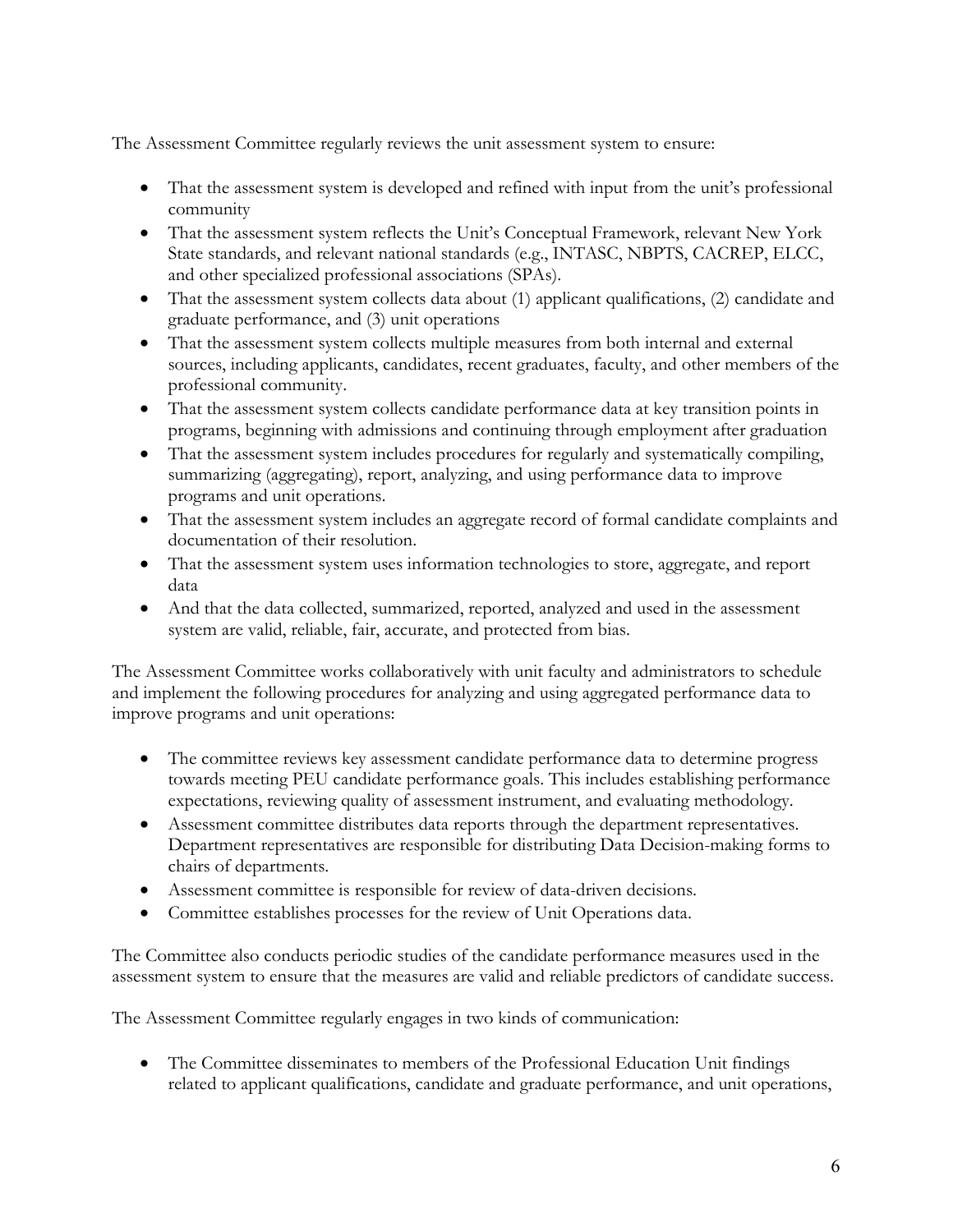including, for example, findings related to admissions criteria, program curriculum, assessment procedures, and use of performance data to improve programs.

• Committee is responsible for establishing processes that enable candidates and faculty to review assessment data to help them reflect on their performance and improve it.

# **3. Effectiveness and Best Practices**

The Unit Effectiveness and Best Practices (EBP) Committee is a standing committee of, and reports directly to, the Professional Education Council (PEC).

The primary function of the Unit EBP Committee is to assess and develop policies relevant to the programs across the Unit. Specifically, the Committee performs the following functions:

- Evaluates consistency across the PEU and broader educational community through the review of programs and policies, including the following areas:
	- $\triangleright$  Being grounded and guided by a constructivist approach to education
	- $\triangleright$  Linking theory and practice through extensive quality-based field experiences in diverse settings
	- $\triangleright$  Explicitly delineating required knowledge and skills (i.e. the Themes and Competencies defined in the PEU Conceptual Framework including effective integration of technology in instruction
	- Demonstrating a set of Professional Dispositions
	- $\triangleright$  Demonstrating candidates' positive impact on P-12 learners or the learning environment
- Identifies, monitors, and expands school partnerships that support clinical experiences and practice in diverse settings which incorporate best practices of the discipline.
- Recommends to the PEC, areas in which greater coherence across the PEU and the broader educational community are needed.

The Committee membership is comprised the Director of Field Experience and Certification, along with representatives from each of the six departments within the Unit. The chair of the Committee will be appointed by the Associate Dean.

# **4. Advisory Board**

The purpose of the Professional Education Unit Advisory Board is to ensure a relationship between the Departments in the Professional Education Unit and the persons in the education community they serve. The Advisory Board provides input to the Unit's on-going strategic planning process which will help to ensure that programs will be kept at the forefront of the profession.

The structure of the Council shall include the following provisions: The Professional Education Unit Advisory Board shall consist of representative members of professional education from school districts and other professional education institutions.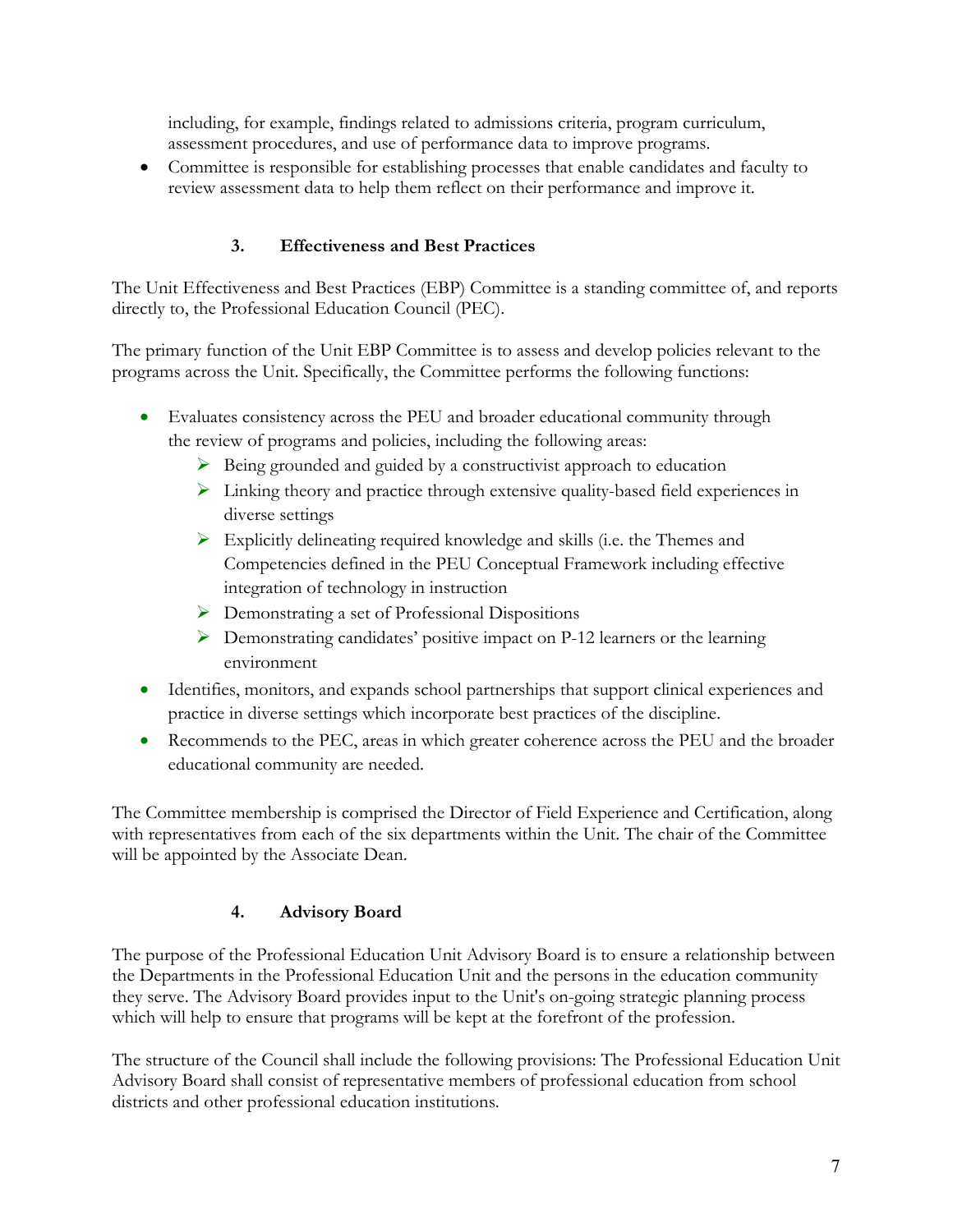- The Professional Education Unit Advisory Board members shall meet twice during each academic year.
- The Professional Education Unit Advisory Board members will be nominated by the Professional Education Council and then appointed by the Head of the Unit.
- The Professional Education Unit Advisory Board will submit the minutes of each meeting to the Head of the Unit and the Professional Education Council.

The members of the PEU Advisory Board could include the following categories of individuals:

- Employers (who are experienced and have earned tenure in their positions): superintendent of schools, central office administrator, building principal, physical education director
- Practitioners (who have significant years of experience and have earned tenure in their positions): teachers, school counselors
- Alumni
- Professor from a doctoral institution
- Professor from another higher education institution
- Representative from NYSUT
- Current students: (graduate and undergraduate)
- Recording secretary

To provide input to the Professional Education Unit and its on-going strategic planning process, the functions of the Advisory Board shall include the following:

- Review and provide objective assessment and make recommendations about the future direction of curriculum, instruction, candidate and Unit assessment, and other aspects of Unit operations
- Help promote good relationships with the Professional Education Unit's external community, including positively promoting the Unit's Programs
- Provide an external perspective including practitioner, employer, and education faculty
- Provide an alumni perspective and a student perspective
- Keep the Professional Education Unit apprised of trends and needs in P-12 education.

## <span id="page-7-0"></span>F. **Conceptual Framework**

The [Conceptual Framework](http://www.brockport.edu/peu/documents/CONCEPTUAL%20FRAMEWORK%203.13.15.pdf) driving the professional education programs at The College at Brockport is derived from the mission of the unit, and it is guided by and grounded in social constructivism. It has three primary themes. The three primary themes are:

- 1. Theme 1: A Solid Base of Knowledge and Skills
	- Content Knowledge in a Discipline
	- Pedagogical Content Knowledge
	- Professional Knowledge and Skills
	- Reflective Skills
- 2. Theme 2: Professional Dispositions
	- Positive Outlook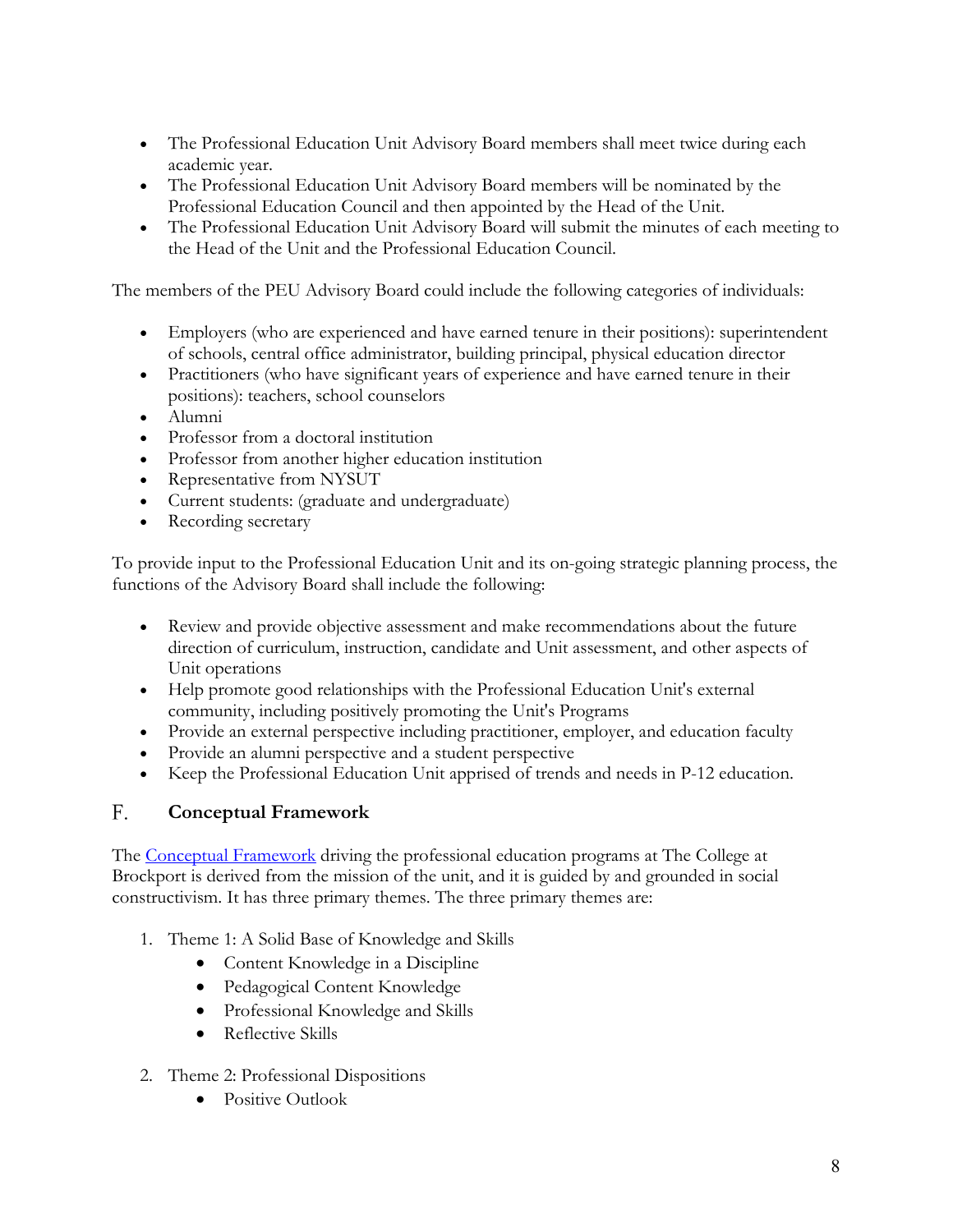- Intellectual Integrity
- Respect
- Self-Awareness
- Dedication
- 3. Theme 3: A Positive Impact on P-12 Learning

## <span id="page-8-0"></span>G. **Alignment with State and National Standards**

| Conceptual Framework: Theme One-A Solid Base of Knowledge and Skills, Content Knowledge in a<br><b>Discipline</b> |                                                                       |                                       |  |  |
|-------------------------------------------------------------------------------------------------------------------|-----------------------------------------------------------------------|---------------------------------------|--|--|
|                                                                                                                   | Brockport Teacher Candidate Competency 1: Knowledge of subject matter |                                       |  |  |
| <b>INTASC Principle(s)</b>                                                                                        | <b>Regulations of the NY</b>                                          | <b>Specialty Professional</b>         |  |  |
| <b>NBPTS Core Proposition(s)</b>                                                                                  | <b>Commissioner of Education</b>                                      | Association standards that align      |  |  |
|                                                                                                                   | (Subdivision 52.21)                                                   | with INTASC and NBPTS                 |  |  |
|                                                                                                                   |                                                                       | standards                             |  |  |
| Standard #4: Content Knowledge.                                                                                   | Content Core:                                                         | <b>Elementary Standards: Standard</b> |  |  |
| The teacher understands the central                                                                               | Assure that students are thoroughly                                   | 2.a, 2.b, 2.c, 2.d,                   |  |  |
| concepts, tools of inquiry, and                                                                                   | grounded in the subjects they teach.                                  | <b>ACTFL:</b> Standard 1              |  |  |
| structures of the discipline(s) he or                                                                             | Study in the subject(s) to be taught                                  | NCSS: Standard 1a, 1b, 1c             |  |  |
| she teaches and creates learning                                                                                  | which shall prepare candidates with                                   | NCTE: Standard 1.1, 1.2               |  |  |
| experiences that make the                                                                                         | the knowledge base to teach the                                       | NCTM: Standard 1, 1a; Standard 2,     |  |  |
| discipline accessible and                                                                                         | $subject(s)$ , in accordance with the                                 | 2a, 2b, 2c, 2d, 2e, 2f                |  |  |
| meaningful for learners to assure                                                                                 | State Learning Standards for                                          | NSTA: Standard 1a, 1b, 1c             |  |  |
| mastery of the content.                                                                                           | students, as prescribed in Part 100                                   | SHAPE/Health Education:               |  |  |
|                                                                                                                   | of this title, and shall prepare                                      | Standard 1.a, 1.b, 1.c, 1.d           |  |  |
| Core Proposition 2: Teachers know                                                                                 | candidates for refining and                                           | SHAPE/Physical                        |  |  |
| the subjects they teach and how to                                                                                | expanding that knowledge base.                                        | Education: Standard 1.a, 1.b, 1.c,    |  |  |
| teach those subjects to students.                                                                                 |                                                                       | 1.d, 1.e, 1.f                         |  |  |
|                                                                                                                   | Ability to teach to the New York                                      | CACREP: Standard G: 1.a, 1.b,         |  |  |
|                                                                                                                   | <b>State Learning Standards</b>                                       | 1.c, 1.d, 1.e                         |  |  |
|                                                                                                                   |                                                                       | <b>ELCC BL:</b> 7.1, 7.2              |  |  |
|                                                                                                                   |                                                                       | <b>ELCC DL:</b> 7.1, 7.2              |  |  |

| Conceptual Framework: Theme One–A Solid Base of Knowledge and Skills, Pedagogical Content<br>Knowledge |                                                                                       |                                       |  |
|--------------------------------------------------------------------------------------------------------|---------------------------------------------------------------------------------------|---------------------------------------|--|
|                                                                                                        | Brockport Teacher Candidate Competency 2: Knowledge of human development and learning |                                       |  |
| <b>INTASC Principle(s)</b>                                                                             | <b>Regulations of the NY</b>                                                          | <b>Specialty Professional</b>         |  |
| $\frac{1}{2}$ NBPTS Core Proposition(s)                                                                | <b>Commissioner of Education</b>                                                      | Association standards that align      |  |
|                                                                                                        | (Subdivision 52.21)                                                                   | with INTASC and NBPTS                 |  |
|                                                                                                        |                                                                                       | standards                             |  |
| Standard #1: Learner Development.                                                                      | Pedagogical Core:                                                                     | <b>Elementary Standards: Standard</b> |  |
| The teacher understands how                                                                            | Human developmental processes                                                         | 1.a, 1.b, 1.c                         |  |
| learners grow and develop,                                                                             | and variations including but not                                                      | <b>ACTFL:</b> Standard 3              |  |
| recognizing that patterns of learning                                                                  | limited to: the impact of culture,                                                    | NCSS: Standard 4a, 4b, 4c             |  |
| and development vary individually                                                                      | heritage, socioeconomic level,                                                        | NCTE: Standard 3.1, 3.2               |  |
| within and across the cognitive,                                                                       | personal health and safety,                                                           | NCTM: Standard 4, 4a, 4b, 4c, 4d,     |  |
| linguistic, social, emotional, and                                                                     | nutrition, past or present abusive or                                                 | 4e                                    |  |
| physical areas, and designs and                                                                        | dangerous environment, and factors                                                    | NSTA: Standard 2a, 2b, 2c             |  |
| implements developmentally                                                                             | in the home, school, and                                                              | SHAPE/Health Education:               |  |
|                                                                                                        | community on students' readiness                                                      | Standard 1.b, 2.c                     |  |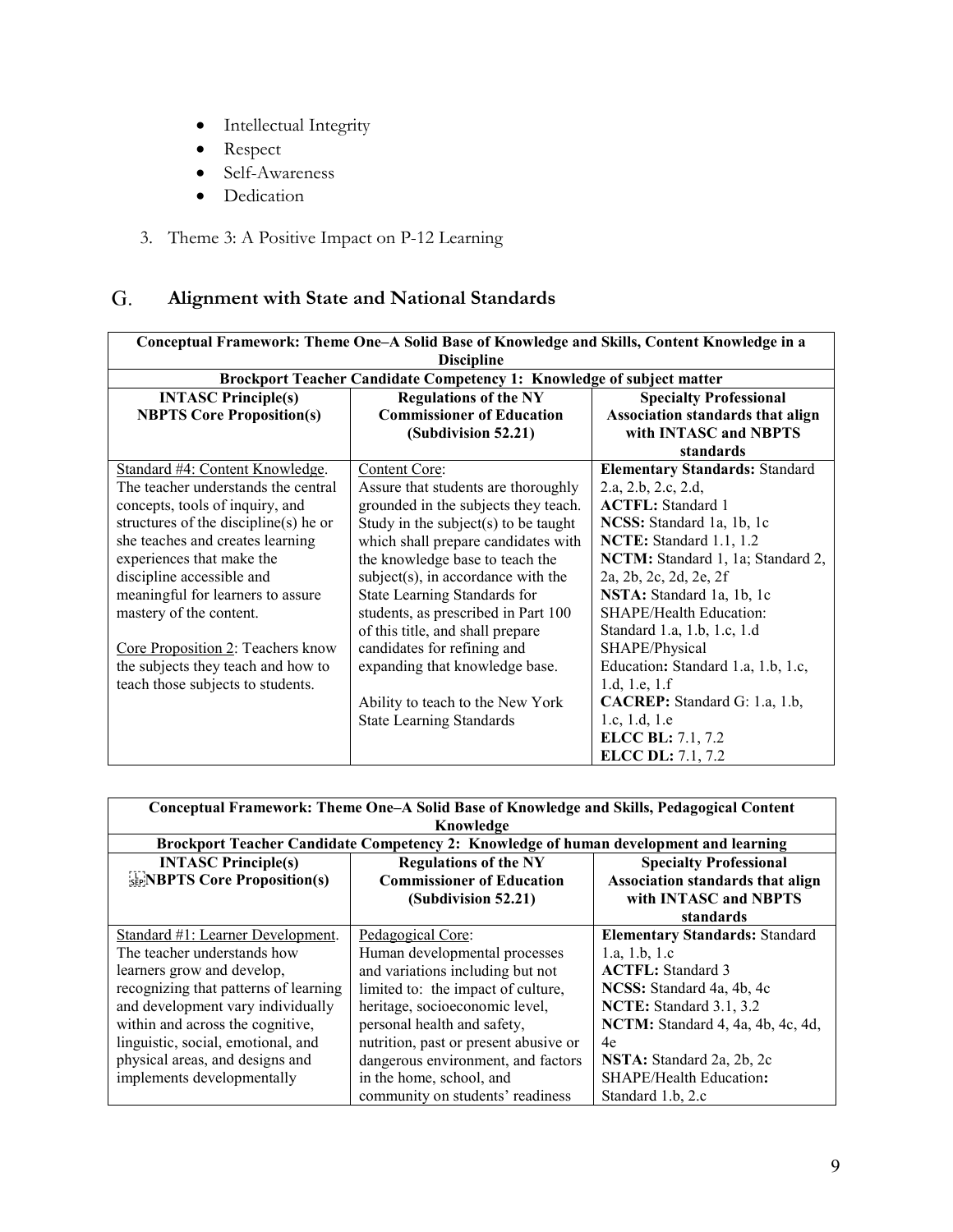| appropriate and challenging      | to learn - and skill in applying that | SHAPE/Physical Education:    |
|----------------------------------|---------------------------------------|------------------------------|
| learning experiences.            | understanding to create a safe and    | Standard 1.e, 2.a, 2.b       |
|                                  | nurturing learning environment that   | CACREP: Standard G: 2.g, 3.e |
| Core Proposition 1: Teachers are | is free of alcohol, tobacco and other | <b>ELCC BL: 2.1, 6.1</b>     |
| committed to students and their  | drugs and that fosters the health and | <b>ELCC DL</b> : 2.1, 6.1    |
| learning.                        | learning of all students, and         |                              |
|                                  | development of a sense of             |                              |
|                                  | community and respect for one         |                              |
|                                  | another.                              |                              |

| Conceptual Framework: Theme One-A Solid Base of Knowledge and Skills, Pedagogical Content<br>Knowledge                                                                                                                                                                                                                            |                                                                                                                                                                                                                                                                                                                                                                                                                                                                                                                                                                                                                                                                                                                       |                                                                                                                                                                                                                                                                                                                                                                                                                                                                                                                                                                |  |
|-----------------------------------------------------------------------------------------------------------------------------------------------------------------------------------------------------------------------------------------------------------------------------------------------------------------------------------|-----------------------------------------------------------------------------------------------------------------------------------------------------------------------------------------------------------------------------------------------------------------------------------------------------------------------------------------------------------------------------------------------------------------------------------------------------------------------------------------------------------------------------------------------------------------------------------------------------------------------------------------------------------------------------------------------------------------------|----------------------------------------------------------------------------------------------------------------------------------------------------------------------------------------------------------------------------------------------------------------------------------------------------------------------------------------------------------------------------------------------------------------------------------------------------------------------------------------------------------------------------------------------------------------|--|
|                                                                                                                                                                                                                                                                                                                                   | Brockport Teacher Candidate Competency 3: Ability to adapt instruction for individual needs                                                                                                                                                                                                                                                                                                                                                                                                                                                                                                                                                                                                                           |                                                                                                                                                                                                                                                                                                                                                                                                                                                                                                                                                                |  |
| <b>INTASC Principle(s)</b><br><b>SEPINENTS Core Proposition(s)</b>                                                                                                                                                                                                                                                                | <b>Regulations of the NY</b><br><b>Commissioner of Education</b><br>(Subdivision 52.21)                                                                                                                                                                                                                                                                                                                                                                                                                                                                                                                                                                                                                               | <b>Specialty Professional</b><br>Association standards that align<br>with INTASC and NBPTS                                                                                                                                                                                                                                                                                                                                                                                                                                                                     |  |
|                                                                                                                                                                                                                                                                                                                                   |                                                                                                                                                                                                                                                                                                                                                                                                                                                                                                                                                                                                                                                                                                                       | standards                                                                                                                                                                                                                                                                                                                                                                                                                                                                                                                                                      |  |
| Standard #2: Learning Differences.<br>The teacher uses understanding of<br>individual differences and diverse<br>cultures and communities to ensure<br>inclusive learning environments<br>that enable each learner to meet<br>high standards.<br>Core Proposition 1: Teachers are<br>committed to students and their<br>learning. | Pedagogical Core:<br>The needs of students with<br>disabilities, and the skills necessary<br>to provide instruction that will<br>promote the participation and<br>progress of students with<br>disabilities in the general education<br>curriculum.<br>Study in the categories of<br>disabilities; identification and<br>remediation of disabilities; the<br>special education process and State<br>and Federal special education laws<br>and regulations; effective practices<br>for planning and designing co-<br>teaching and collaboration with<br>peers; individualizing instruction;<br>and applying positive behavioral<br>supports and interventions to<br>address student and classroom<br>management needs. | <b>Elementary Standards: Standard</b><br>1.b, 3.d, 3.f, 4.a, 4.b, 4.c, 4.d, 4.3,<br>4.f, 4.g.<br><b>ACTFL:</b> Standard 2, 3<br>NCSS: Standard 4a, 4b, 4c<br>NCTE: Standard 4.3, 4.4<br>NCTM: Standard 4a, 4b, 4c, 4d<br>NSTA: Standard 3a, 3b, 3d;<br>Standard 5c<br>SHAPE/Health<br>Education: Standard 2.a, 2.b, 2.d,<br>3.d, 3.e, 5.d<br>SHAPE/Physical<br>Education: Standard 2.a, 2.b, 3.a,<br>3.b, 3.c, 3.d, 3.e, 3.f<br>CACREP: Standard G: 3.c, 3.d,<br>3.e, 3.f, 3.h<br>ELCC BL: 2.1; 3.5; 5.1, 5.3, 5.4,<br>5.5<br>ELCC DL: 3.5; 5.1, 5.3, 5.4, 5.5 |  |

| Conceptual Framework: Theme One-A Solid Base of Knowledge and Skills, Pedagogical Content |                                                                             |                                          |  |  |
|-------------------------------------------------------------------------------------------|-----------------------------------------------------------------------------|------------------------------------------|--|--|
|                                                                                           | Knowledge                                                                   |                                          |  |  |
|                                                                                           | Brockport Teacher Candidate Competency 4: Multiple Instructional Strategies |                                          |  |  |
| <b>INTASC Principle(s)</b>                                                                | <b>Regulations of the NY</b>                                                | <b>Specialty Professional</b>            |  |  |
| <b>SEPINE BETS</b> Core Proposition(s)                                                    | <b>Commissioner of Education</b>                                            | <b>Association standards that align</b>  |  |  |
|                                                                                           | (Subdivision 52.21)                                                         | with INTASC and NBPTS                    |  |  |
|                                                                                           |                                                                             | standards                                |  |  |
| Standard #8: Instructional                                                                | Pedagogical Core:                                                           | <b>Elementary Standards: Standard</b>    |  |  |
| Strategies. The teacher understands                                                       | Human developmental processes                                               | 1.a, 3.a, 3.b, 3.c, 3.d                  |  |  |
| and uses a variety of instructional                                                       | and variations                                                              | <b>ACTFL:</b> Standard 3, 4              |  |  |
| strategies to encourage learners to                                                       |                                                                             | NCSS: Standard 2a, 2b, 2c, 3a, 3b,       |  |  |
| develop deep understanding of                                                             | Learning processes, motivation,                                             | 3c                                       |  |  |
| content areas and their connections,                                                      | communication and classroom                                                 | <b>NCTE:</b> Standard 5.1, 5.2, 5.3, 5.4 |  |  |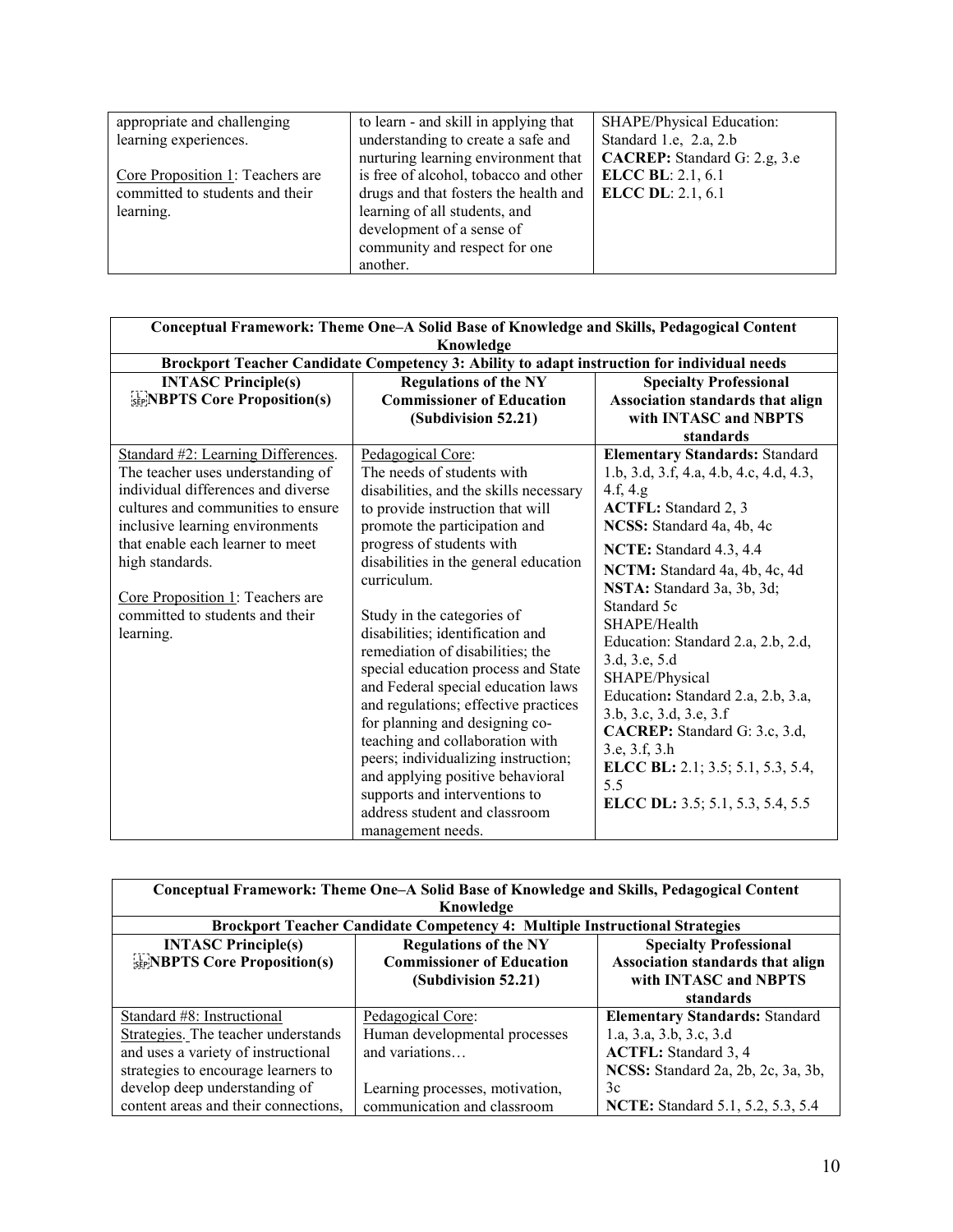| and to build skills to apply       | management                               | <b>NCTM:</b> Standard 3, 3a, 3b, 3c, 3d, |
|------------------------------------|------------------------------------------|------------------------------------------|
| knowledge in meaningful ways.      |                                          | 3e, 3f, 3g                               |
|                                    | Language acquisition and literacy        | NSTA: Standard 2a, 2b, 2c;               |
| Core Proposition 2: Teachers know  | developmentCurriculum                    | Standard 3a, 3b, 4a, 4b, 4c              |
| the subjects they teach and how to | development, instructional               | <b>SHAPE/Health Education:</b>           |
| teach those subjects to students.  | planning, and multiple research-         | Standard 3.a, 3.b, 3.c, 3.d, 3.e, 4.c    |
|                                    | validated instructional strategies for   | SHAPE/Physical                           |
|                                    | teaching students within the full        | Education: Standard 3.a, 3.b, 3.c,       |
|                                    | range of abilities-and skill in          | 3.d, 3.e, 3.f, 4.a, 4.b, 4.c, 4.d, 4.e   |
|                                    | designing and offering                   | CACREP: Standard G: 3.c, 3.d,            |
|                                    | differentiated instruction that          | 3.e, 3.h, 3.i, 3.j, 3.k                  |
|                                    | enhances the learning of all             | <b>ELCC BL: 2.2, 2.4</b>                 |
|                                    | students in the content $area(s)$ of the | <b>ELCC DL: 2.2, 2.4</b>                 |
|                                    | certificate                              |                                          |

| Conceptual Framework: Theme Three–A Positive Impact on P-12 Learning, Focus on Student Learning |                                      |                                           |
|-------------------------------------------------------------------------------------------------|--------------------------------------|-------------------------------------------|
| Brockport Teacher Candidate Competency 5: Classroom motivation and management skills            |                                      |                                           |
| <b>INTASC Principle(s)</b>                                                                      | <b>Regulations of the NY</b>         | <b>Specialty Professional</b>             |
| <b>SEPNED SEPTS Core Proposition(s)</b>                                                         | <b>Commissioner of Education</b>     | Association standards that align          |
|                                                                                                 | (Subdivision 52.21)                  | with INTASC and NBPTS                     |
|                                                                                                 |                                      | standards                                 |
| Standard #5: Application of                                                                     | Pedagogical Core:                    | <b>Elementary Standards: Standard</b>     |
| Content.                                                                                        | Learning processes, motivation,      | 1, 3.e, 3.f, 4.d, 4.e, 4.f, 4.g           |
| The teacher understands how to                                                                  | communication and classroom          | <b>ACTFL:</b> Standard 3                  |
| connect concepts and use differing                                                              | management - and skill in applying   | NCSS: Standard 2a, 2b, 2c, 2d, 2e;        |
| perspectives to engage learners in                                                              | those understandings to stimulate    | Standard 3d, 3e                           |
| critical thinking, creativity, and                                                              | and sustain student interest,        | NCTE: Standard 2.1, 4.4                   |
| collaborative problem solving                                                                   | cooperation, and achievement to      | NCTM: Standard 3, 3c, 3d, 3e              |
| related to authentic local and global                                                           | each student's highest level of      | NSTA: Standard 3a, 3b, 3d, 4a, 4b,        |
| issues.                                                                                         | learning in preparation for          | 4c                                        |
|                                                                                                 | productive work, citizenship in a    | SHAPE/Health                              |
|                                                                                                 | democracy, and continuing growth     | Education: Standard 3.d                   |
| Core Proposition 3: Teachers are                                                                |                                      | SHAPE/Physical Education:                 |
| responsible for managing and                                                                    | Skill in applying understanding of   | Standard 4.d                              |
| monitoring student learning.                                                                    | how students learn and develop to    | <b>CACREP:</b> Standard G: 3.f, 3.h, 3.i, |
|                                                                                                 | create a safe and nurturing learning | 3.i, 3.k, 3.l                             |
|                                                                                                 | environment that is free of alcohol, | <b>ELCC BL:</b> 2.1, 2.2, 2.3, 2.4        |
|                                                                                                 | tobacco, and other drugs             | <b>ELCC DL:</b> 2.1, 2.2, 2.3, 2.4        |
|                                                                                                 |                                      |                                           |

| Conceptual Framework: Theme Three–A Positive Impact on P-12 Learning, Focus on Student Learning |                                                                       |                                       |  |
|-------------------------------------------------------------------------------------------------|-----------------------------------------------------------------------|---------------------------------------|--|
|                                                                                                 | <b>Brockport Teacher Candidate Competency 6: Communication Skills</b> |                                       |  |
| <b>INTASC Principle(s)</b>                                                                      | <b>Regulations of the NY</b>                                          | <b>Specialty Professional</b>         |  |
| $\frac{1}{2}$ NBPTS Core Proposition(s)                                                         | <b>Commissioner of Education</b>                                      | Association standards that align      |  |
|                                                                                                 | (Subdivision 52.21)                                                   | with INTASC and NBPTS                 |  |
|                                                                                                 |                                                                       | standards                             |  |
| Standard #3: Learning                                                                           | Pedagogical Core:                                                     | <b>Elementary Standards: Standard</b> |  |
| Environments.                                                                                   | Learning processes, motivation,                                       | 1.c, 3.a, 3.b, 5.a                    |  |
| The teacher works with others to                                                                | communication and classroom                                           | <b>ACTFL:</b> Standard 3              |  |
| create environments that support                                                                | management                                                            | NCSS: Standard 2e; Standard 4a,       |  |
| individual and collaborative                                                                    |                                                                       | 4b.4c                                 |  |
| learning, and that encourage                                                                    | Uses of technology, including                                         |                                       |  |
| positive social interaction, active                                                             | instructional and assistive                                           |                                       |  |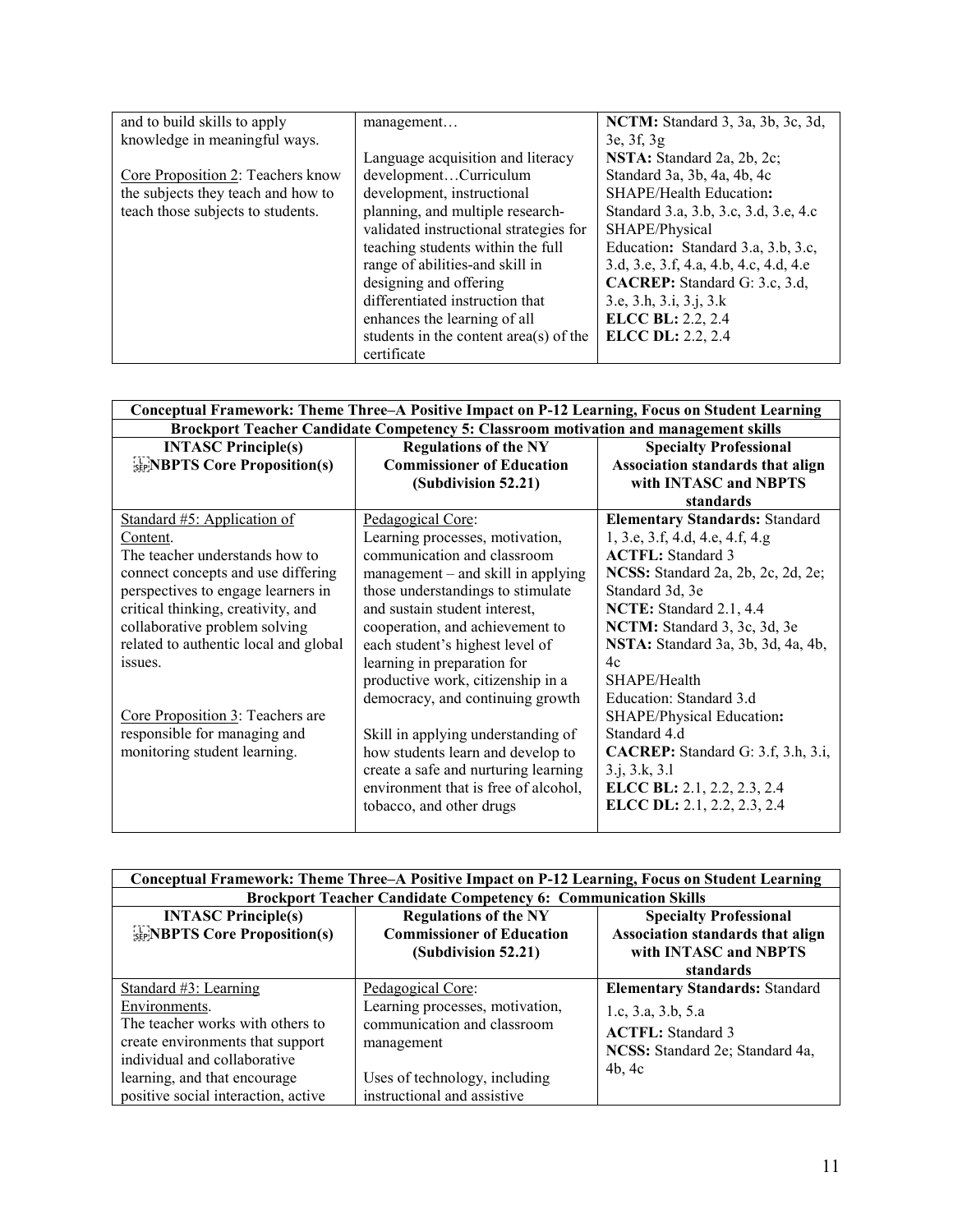| engagement in learning and self-<br>motivation.<br>Core Proposition 3: Teachers are<br>responsible for managing and<br>monitoring student learning. | technology, in teaching and<br>learning - and skill in using<br>technology and teaching students to<br>use technology to acquire<br>information, communicate and<br>enhance learning | NCTE: Standard 3.1, 3.3, 4.1, 4.3,<br>4.4<br>NCTM: Standard 3d, 3e, 4c, 4d, 4e<br>NSTA: Standard 2b, 2c, 6a, 6b<br>SHAPE/Health<br>Education: Standard 3.d, 5.e<br>SHAPE/Physical Education:<br>Standard 4.a, 4.b, 4.c<br>CACREP: Standard G: 2.a, 2.b,<br>2.c, 3.f, 3.1<br>ELCC BL: 3.2, 4.1, 4.2, 4.3, 4.4<br>ELCC DL: 3.2, 4.1, 4.2, 4.3, 4.4 |
|-----------------------------------------------------------------------------------------------------------------------------------------------------|--------------------------------------------------------------------------------------------------------------------------------------------------------------------------------------|--------------------------------------------------------------------------------------------------------------------------------------------------------------------------------------------------------------------------------------------------------------------------------------------------------------------------------------------------|
|-----------------------------------------------------------------------------------------------------------------------------------------------------|--------------------------------------------------------------------------------------------------------------------------------------------------------------------------------------|--------------------------------------------------------------------------------------------------------------------------------------------------------------------------------------------------------------------------------------------------------------------------------------------------------------------------------------------------|

| Conceptual Framework: Theme Three-A Solid Base of Knowledge and Skills, Professional Knowledge and<br><b>Skills</b> |                                        |                                           |  |
|---------------------------------------------------------------------------------------------------------------------|----------------------------------------|-------------------------------------------|--|
| <b>Brockport Teacher Candidate Competency 7: Instructional Planning Skills</b>                                      |                                        |                                           |  |
| <b>INTASC Principle(s)</b>                                                                                          | <b>Regulations of the NY</b>           | <b>Specialty Professional</b>             |  |
| <b>SEPNEPTS Core Proposition(s)</b>                                                                                 | <b>Commissioner of Education</b>       | Association standards that align          |  |
|                                                                                                                     | (Subdivision 52.21)                    | with INTASC and NBPTS<br>standards        |  |
| Standard #7: Planning for                                                                                           | Pedagogical Core:                      | <b>Elementary Standards: Standard</b>     |  |
| Instruction.                                                                                                        | Curriculum development,                | 2.a, 2.b, 2.c, 2.d, 3.a, 3.b, 3.c, 3.d,   |  |
| The teacher understands and uses a                                                                                  | instructional planning, and multiple   | 4.a, 4.b, 4.c, 4.d, 4.e, 4.f, 4.g         |  |
| variety of instructional strategies to                                                                              | research – validated instructional     | ACTFL: Standard 1, 2, 4                   |  |
| encourage learners to develop deep                                                                                  | strategies for teaching students       | NCSS: Standard 2a, 2b, 2c, 2d, 2e,        |  |
| understanding of content areas and                                                                                  | within the full range of abilities and | 3a, 3b, 3c, 3d, 3e                        |  |
| their connections, and to build skills                                                                              | skill in designing and offering        | <b>NCTE:</b> Standard 3.1, 3.2, 3.4, 3.5, |  |
| to apply knowledge in meaningful                                                                                    | differentiated instruction that        | 3.6, 3.8, 4.1, 4.2, 4.3, 4.4              |  |
| ways.                                                                                                               | enhances the learning of all           | NCTM: Standard 4b, 4e, 5a, 5b, 5c         |  |
|                                                                                                                     | students                               | NSTA: Standard 2a, 2b, 2c, 3a, 3b,        |  |
| Core Proposition 1: Teachers are                                                                                    | in the content area( $s$ ) of the      | 3c, 3d                                    |  |
| committed to students and their                                                                                     | certificate                            | SHAPE/Health Education:                   |  |
| learning.                                                                                                           |                                        | Standard 3.a, 3.b, 3.c, 3.d, 3.e, 4.a,    |  |
|                                                                                                                     | History, philosophy, role of           | 4.b, 4.c                                  |  |
| Core Proposition 2: Teachers know                                                                                   | education, rights and                  | SHAPE/Physical                            |  |
| the subjects they teach and how to                                                                                  | responsibilities                       | Education: Standard 3.a, 3.b, 3.c,        |  |
| teach those subjects to students.                                                                                   | of teachers, importance of             | 3.d, 3.e                                  |  |
|                                                                                                                     | relationships with community and       | CACREP: Standard G: 3.b, 3.c,             |  |
| Core Proposition 4: Teachers think                                                                                  | home                                   | 3.d, 3.e, 3.g, 3.h, 3.i, 3.j, 3.k         |  |
| systematically about their practice                                                                                 |                                        | ELCC BL: 1.3, 2.1, 2.2, 2.3               |  |
| and learn from experience.                                                                                          |                                        | <b>ELCC DL:</b> 1.3, 2.1, 2.2, 2.3        |  |

| Conceptual Framework: Theme One–A Positive Impact on P-12 Learning              |                                                                                         |                                                                                                         |  |
|---------------------------------------------------------------------------------|-----------------------------------------------------------------------------------------|---------------------------------------------------------------------------------------------------------|--|
| <b>Brockport Teacher Candidate Competency 8: Assessment of Student Learning</b> |                                                                                         |                                                                                                         |  |
| <b>INTASC Principle(s)</b><br><b>ENBPTS Core Proposition(s)</b>                 | <b>Regulations of the NY</b><br><b>Commissioner of Education</b><br>(Subdivision 52.21) | <b>Specialty Professional</b><br>Association standards that align<br>with INTASC and NBPTS<br>standards |  |
| Standard #6: Assessment.                                                        | Pedagogical Core:                                                                       | <b>Elementary Standards: Standard</b>                                                                   |  |
| The teacher understands and uses                                                | Formal and informal methods of                                                          | 3.a, 3.b                                                                                                |  |
| multiple methods of assessment to                                               | assessing student learning and the                                                      | <b>ACTFL:</b> Standard 5                                                                                |  |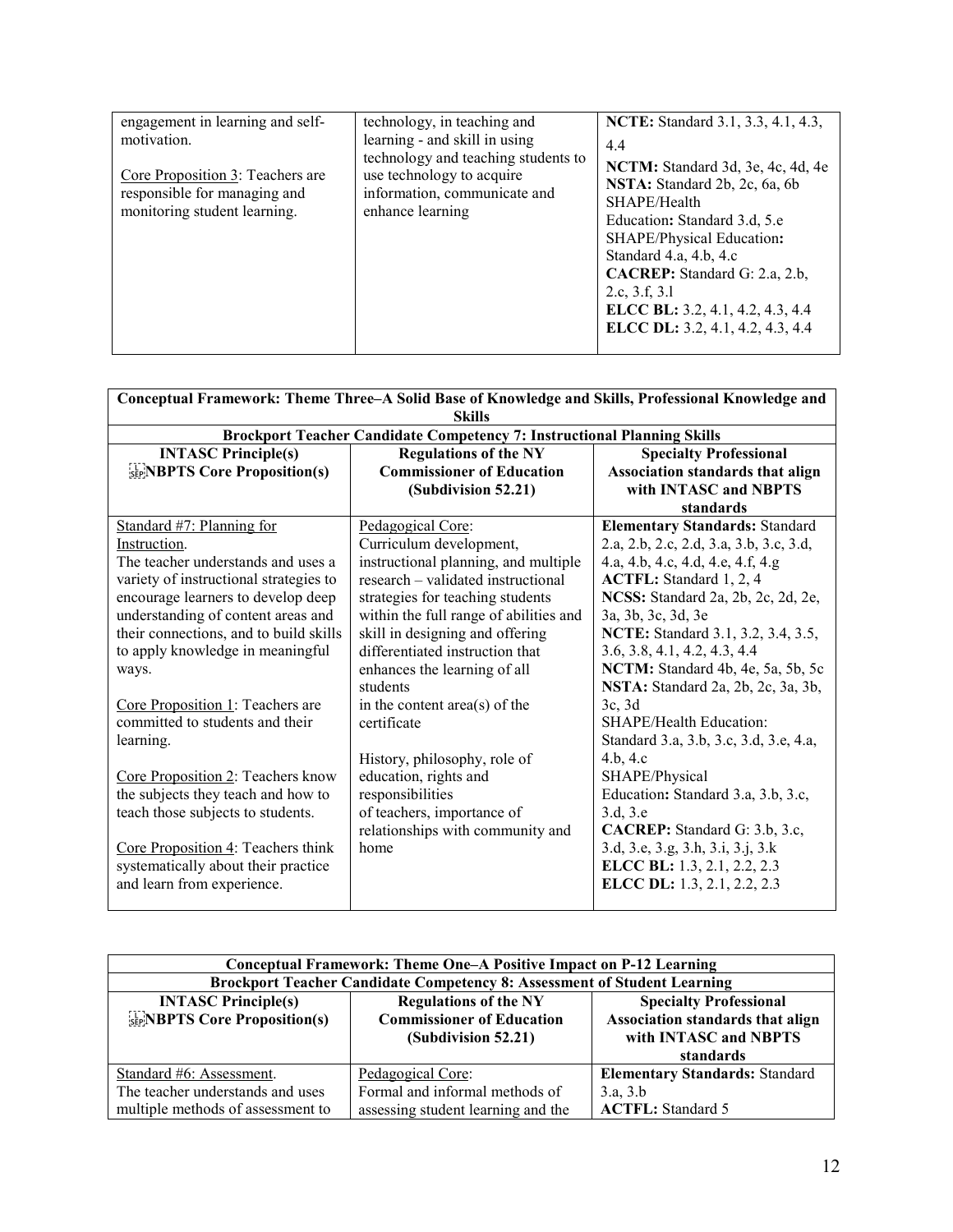| engage learners in their own         | means of analyzing one's own       | NCSS: Standard 3a, 3b, 3c, 3d, 3e |
|--------------------------------------|------------------------------------|-----------------------------------|
| growth, to monitor learner progress, | teaching practice $-$ and skill in | NCTE: Standard 3.2, 4.2, 5.2, 5.3 |
| and to guide the teacher's and       | using                              | NCTM: Standard 7, 7b, 7c          |
| learner's decision making.           | information gathered through       | NSTA: Standard 2c, 3c, 5a, 5b, 5c |
|                                      | assessment and analysis to plan or | SHAPE/Health                      |
| Core Proposition 3: Teachers are     | modify instruction, and skill in   | Education: Standard 4.a, 4.b, 4.c |
| responsible for managing and         | using various resources to enhance | SHAPE/Physical                    |
| monitoring student learning.         | teaching                           | Education: Standard 5.a, 5.b, 5.c |
|                                      |                                    | CACREP: Standard G: 1.e, 3.b,     |
|                                      |                                    | 3.e. 3.n. 3.o.                    |
|                                      |                                    | ELCC BL: 1.2, 1.4, 2.1, 2.2, 3.2, |
|                                      |                                    | 3.4; 6.3,                         |
|                                      |                                    | ELCC DL: 1.2, 1.4; 2.1, 2,2; 3.2, |
|                                      |                                    | 3.4; 6.3                          |
|                                      |                                    |                                   |

| Conceptual Framework: Theme Three-A Solid Base of Knowledge and Skills, Pedagogical Content              |                                                                                         |                                                                                            |
|----------------------------------------------------------------------------------------------------------|-----------------------------------------------------------------------------------------|--------------------------------------------------------------------------------------------|
| Knowledge<br><b>Brockport Teacher Candidate Competency 9: Professional Commitment and Responsibility</b> |                                                                                         |                                                                                            |
| <b>INTASC Principle(s)</b><br><b>SEPNEPTS Core Proposition(s)</b>                                        | <b>Regulations of the NY</b><br><b>Commissioner of Education</b><br>(Subdivision 52.21) | <b>Specialty Professional</b><br>Association standards that align<br>with INTASC and NBPTS |
|                                                                                                          |                                                                                         | standards                                                                                  |
| Standard #9: Professional Learning                                                                       | Pedagogical Core:                                                                       | <b>Elementary Standards: Standard</b>                                                      |
| and Ethical Practice.                                                                                    | Means to update knowledge and                                                           | 5.a., 5.b, 5.c                                                                             |
| The teacher engages in ongoing                                                                           | skills in the subject(s) taught and in                                                  | <b>ACTFL:</b> Standard 6                                                                   |
| professional learning and uses                                                                           | pedagogy                                                                                | NCSS: Standard 5a, 5b, 5c                                                                  |
| evidence to continually evaluate                                                                         |                                                                                         | NCTE: Standard 2.3, 2.5                                                                    |
| his/her practice, particularly the                                                                       | Curriculum development,                                                                 | NCTM: Standard 6, 6a, 6b, 6c                                                               |
| effects of his/her choices and                                                                           | instructional planning and research                                                     | NSTA: Standard 6a, 6b                                                                      |
| actions on others (learners, families,                                                                   | based instructional strategies                                                          | SHAPE/Health                                                                               |
| other professionals, and the                                                                             |                                                                                         | Education: Standard 5.a, 5.c, 5.d,                                                         |
| community) and adapts practice to                                                                        |                                                                                         | 5.f                                                                                        |
| meet the needs of each learner.                                                                          |                                                                                         | SHAPE/Physical                                                                             |
|                                                                                                          |                                                                                         | Education: Standard 6.a, 6.b, 6.c                                                          |
| Core Proposition 4: Teachers think                                                                       |                                                                                         | CACREP: Standard G: 2.a, 2.b,                                                              |
| systematically about their practice                                                                      |                                                                                         | 2.c, 2.d, 2.e, 2.l, 2.m, 2.n                                                               |
| and learn from experience.                                                                               |                                                                                         | ELCC BL: 5.1, 5.2, 5.3, 5.4, 5.5;                                                          |
|                                                                                                          |                                                                                         | 6.2                                                                                        |
|                                                                                                          |                                                                                         | ELCC DL: 5.1, 5.2, 5.3, 5.4, 5.5;                                                          |
|                                                                                                          |                                                                                         | 6.2                                                                                        |

| Conceptual Framework: Theme Three-A Solid Base of Knowledge and Skills, Pedagogical Content |                                                                |                                           |
|---------------------------------------------------------------------------------------------|----------------------------------------------------------------|-------------------------------------------|
| Knowledge                                                                                   |                                                                |                                           |
|                                                                                             | <b>Brockport Teacher Candidate Competency 10: Partnerships</b> |                                           |
| <b>INTASC Principle(s)</b>                                                                  | <b>Regulations of the NY</b>                                   | <b>Specialty Professional Association</b> |
| <b>EXPIRED FRAME COre Proposition(s)</b>                                                    | <b>Commissioner of Education</b>                               | standards that align with                 |
|                                                                                             | (Subdivision 52.21)                                            | <b>INTASC and NBPTS standards</b>         |
|                                                                                             |                                                                |                                           |
| Standard #10: Leadership and                                                                | Pedagogical Core:                                              | <b>Elementary Standards: Standard</b>     |
| Collaboration.                                                                              | Provide candidates with                                        | 1.c, 5.a, 5.b, 5.c                        |
| The teacher seeks appropriate                                                               | experiences in a variety of                                    | <b>ACTFL:</b> Standard 6                  |
| leadership roles and opportunities                                                          | communities and across the range                               | NCSS: Standard 5c                         |
| to take responsibility for student                                                          | of student developmental levels of                             | NCTE: Standard 2.3, 2.5                   |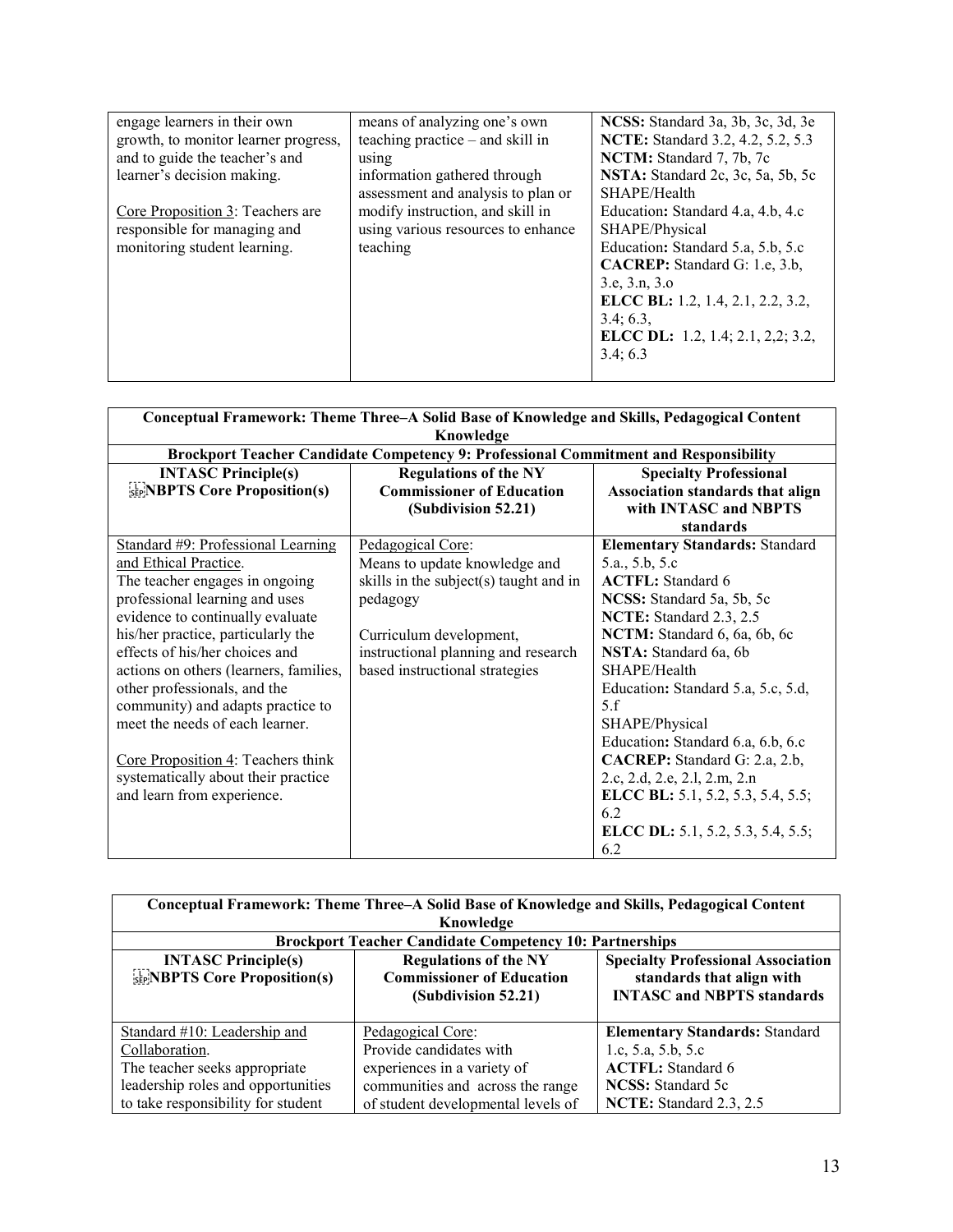| learning, to collaborate with         | the certificate, an opportunity for    | NCTM: Standard 5, 5a, 5b, 5c      |
|---------------------------------------|----------------------------------------|-----------------------------------|
| learners, families, colleagues, other | practicing skills for interacting with | NSTA: Standard 6a, 6b             |
| school professionals, and             | parents and caregivers, experiences    | SHAPE/Health Education: Standard  |
| community members to ensure           | in high need schools, and              | 5.a                               |
| learner growth, and to advance the    | experiences with each of the           | SHAPE/Physical                    |
| profession                            | following student populations:         | Education: Standard 6a, 6b, 6c    |
|                                       | socioeconomically disadvantaged        | CACREP: Standard G: 1.d, 2.b,     |
| Core Proposition 5: Teachers are      | students, students who are English     | 2.e, 3.l                          |
| members of learning communities.      | language learners, and students        | ELCC BL: 4.1, 4.2, 4.3, 4.4; 6.1; |
|                                       | with disabilities                      | 7.2, 7.3                          |
|                                       |                                        | ELCC DL: 4.1, 4.2, 4.3, 4.4; 6.1; |
|                                       |                                        | 7.2, 7.3                          |
|                                       |                                        |                                   |

Candidates successfully completing the School Leadership program at Brockport demonstrate the professional knowledge and skills that meet the NYS requirements and standards of the education profession and disciplines including the NYS 2011 Teaching Standards and the Educational Leadership Constituent Council (ELCC) standards

In the Counselor Education program, the competencies expected of candidates and the courses, field experiences, and assessments of candidate performance are all aligned with the standards of the New York State Education Department and the standards of CACREP; and in the Educational Administration program, the competencies expected of candidates and the courses, field experiences, and assessments of candidate performance are all aligned with the standards of the New York State Education Department and the standards of ELCC.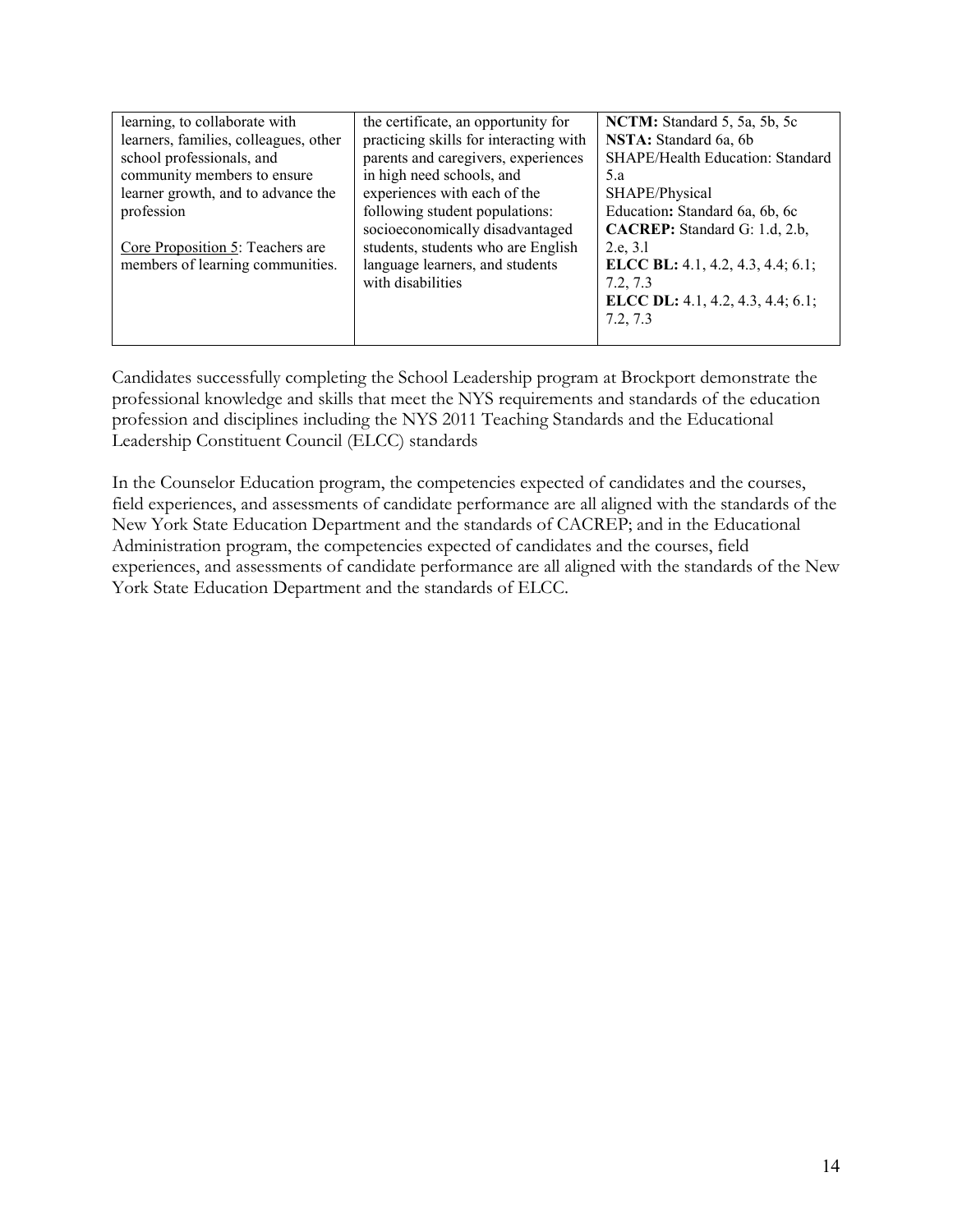# <span id="page-14-1"></span><span id="page-14-0"></span>**II. Assessment**

## A. **Continuous Improvement of Candidate Performance for Student Learning**

The Continuous Improvement of Candidate and Student Learning (CICSL) is the assessment system of the Professional Education Unit depicted in the figure below. The preparation of the Education Professional Candidate to be a competent and effective education professional is central to the system. The Professional Education Unit-Conceptual Framework (PEU-CF) provides the foundation for CICSL.



#### <span id="page-14-2"></span>B. **Unit Assessment Review**

The unit conducts three annual assessment days to review unit wide data. Data are gathered by the Coordinator for Specialized Academic Assessment, and then analyzed by the Assessment Committee. The Assessment Committee's analyses are brought to the unit wide assessment days so the rest of the PEU can participate in making data driven decisions. Data driven decisions are then brought back to the assessment committee to review and disseminate to appropriate stakeholders.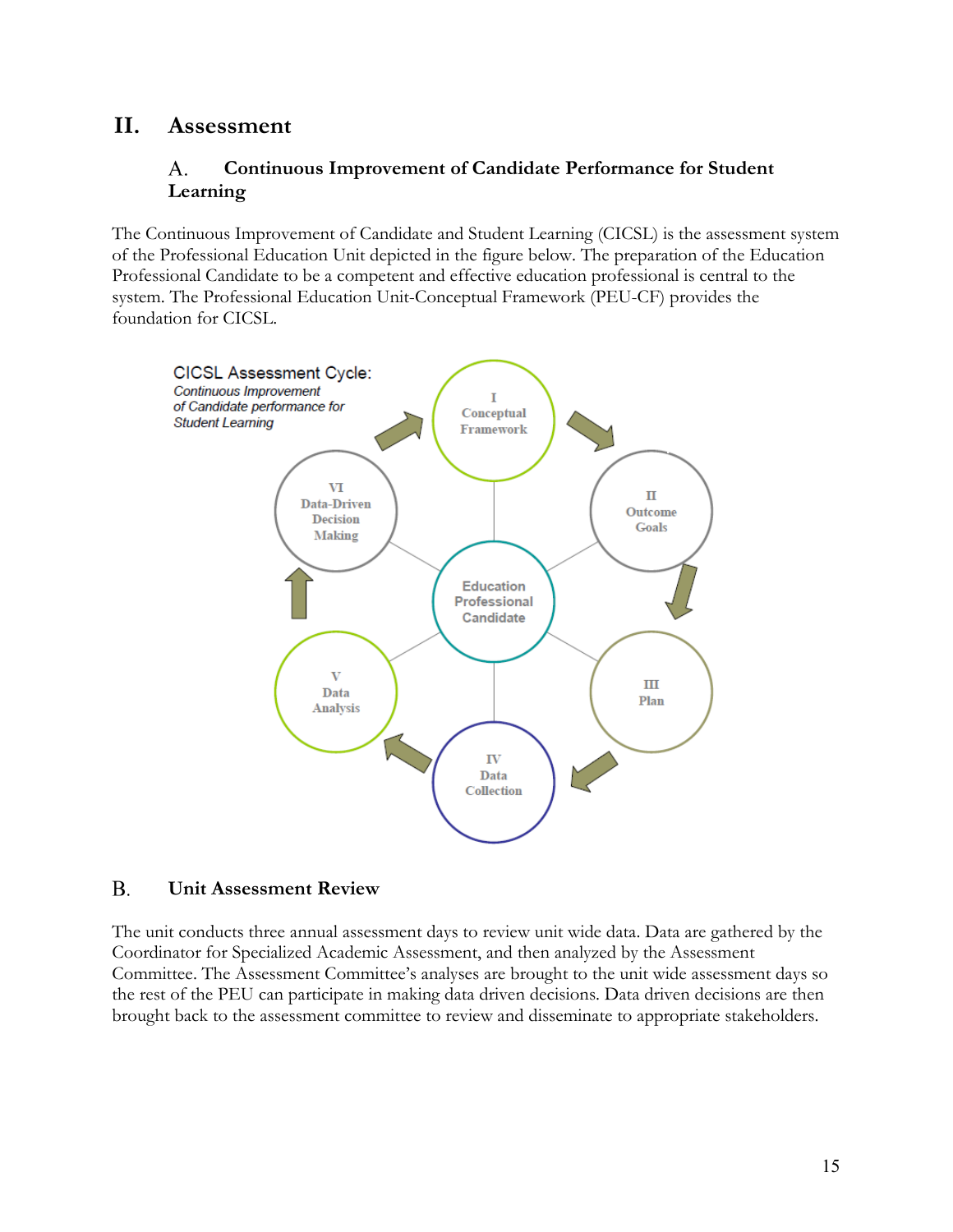#### <span id="page-15-0"></span> $C_{\cdot}$ **Key Assessment Areas**

Key assessments for candidate performance and Unit operations enable the PEU to collect and analyze data to evaluate and improve the performance of candidates, the Unit, and its programs.

Five candidate performance matrices outline key candidate performance assessments by certification preparation program at four checkpoints in each candidate's program.

CICSL Data Checkpoints

- 1. Program Admission/First Semester
- 2. Prior to Culminating Experience
- 3. Program Completion
- 4. Post-Graduation

Key Performance Areas

- 1. Content Knowledge
- 2. Pedagogical Knowledge
- 3. Professional Knowledge and Skills
- 4. Reflective Skills
- 5. Professional Dispositions
- 6. Impact on K-12 Learning

Developmental sequence:

Matrix 1: Initial Teacher Education Preparation leading to NYS Initial Teacher Certification

- Matrix 2: Second Initial Teacher Education Preparation leading to a second NYS Initial Teacher **Certification**
- Matrix 3: Advanced Teacher Education Preparation leading to NYS Professional Teacher **Certification**
- Matrix 4: School Counselor Education Preparation leading to NYS School Counselor Certification
- <span id="page-15-1"></span>Matrix 5: School Leadership Education Preparation leading to NYS Education Administration **Certification**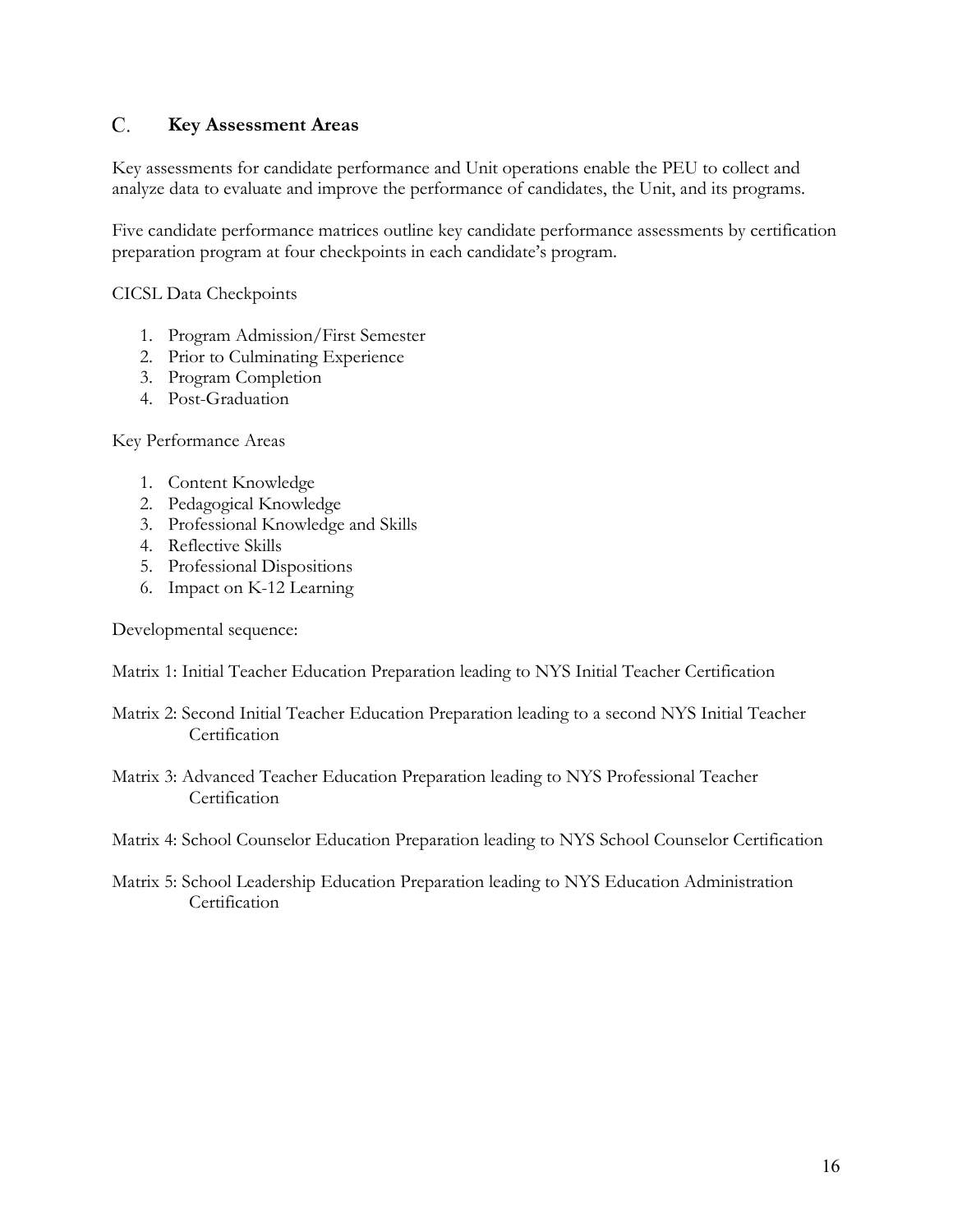## D. **Data Dissemination & Decision Making**

PEU faculty and staff have an open meeting three times in each academic year to review data and recommend data driven decisions. PEU assessment review days are held in May, August and January.

See appendix for Data Driven Decision Making for Program Improvement Process & Flowchart, and Professional Education Unit Data-Driven Decision Making Tracking Forms used to document data driven decision making.

#### <span id="page-16-0"></span>E. **Assessment of Unit Operations**

Unit operations are activities undertaken by the unit pertaining to governance, planning, budget, personnel, facilities, services and procedures such as advising, admission, and resources that support the unit's mission in preparing candidates. Assessment of unit operations and programs is done through data collection and review in four main areas using a broad collection of data and information.

- 1. Governance and Administration
- 2. Resources
- 3. Program Delivery
- 4. Candidate Satisfaction & Support

## <span id="page-16-1"></span>F. **Use of Information Technologies**

The professional education unit began using Tk20 to collect candidate performance data in 2011. Tk20 is a comprehensive outcomes –based software tool used campus-wide at The College of Brockport. Tk20 facilitates the institution's continuous improvement of student success mission and supports the Professional Education Unit's (PEU) CICSL assessment system.

Key assessments are evaluated in Tk20 each semester, and then data reports are generated and shared with the PEU at three annual data days. Faculty completes the key assessments in Tk20 each semester before grades are due.

For more information or help with Tk20 please visit: [https://www.brockport.edu/academics/professional\\_education/tk20.html](https://www.brockport.edu/academics/professional_education/tk20.html) 

#### <span id="page-16-2"></span>G. **Quality of Assessments**

The Professional Education Unit at the College at Brockport uses the following strategies to ensure fairness, accuracy, consistency, and the elimination of bias throughout its assessment system:

• The unit ensures that the assessments are aligned with the unit's conceptual framework, and that the appropriate program standards are reflected in syllabi/ key assessments, and faculty implementation.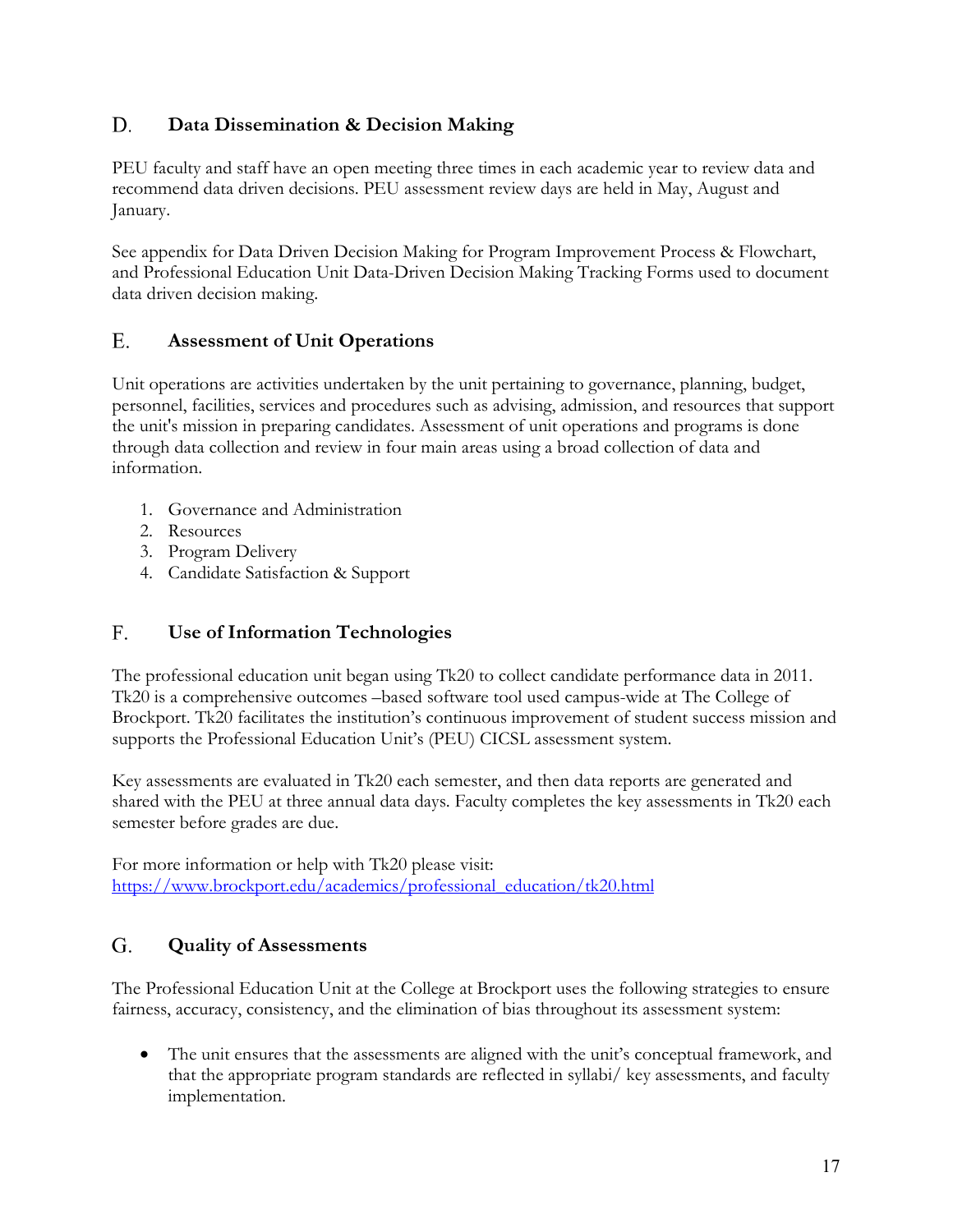- Both initial and advanced teacher candidates are informed of all requirements in the teacher education program during orientations, advising sessions, and special meetings designed to explain procedures for program matriculation. Information about the conceptual framework, dispositions, and program requirements is available on the College's website and discussed with the candidates by their advisors and course instructors.
- Rubrics for the key program assessments are shared with the candidates before they are used. Thus, candidates know what they will be assessed on, what is expected of them, and the level of proficiency associated with each scoring decision.
- Once each year, the results of each key assessment are compared to other internal or external assessments that measure comparable knowledge, skills and/or dispositions to determine that key assessments are consistent in the results they provide. This review is documented by the unit in meeting minutes and includes, but is not limited to, the review of course grades, the review of data from student teaching, and results of licensure exams.
- Data are triangulated wherever possible to enhance the reliability of findings.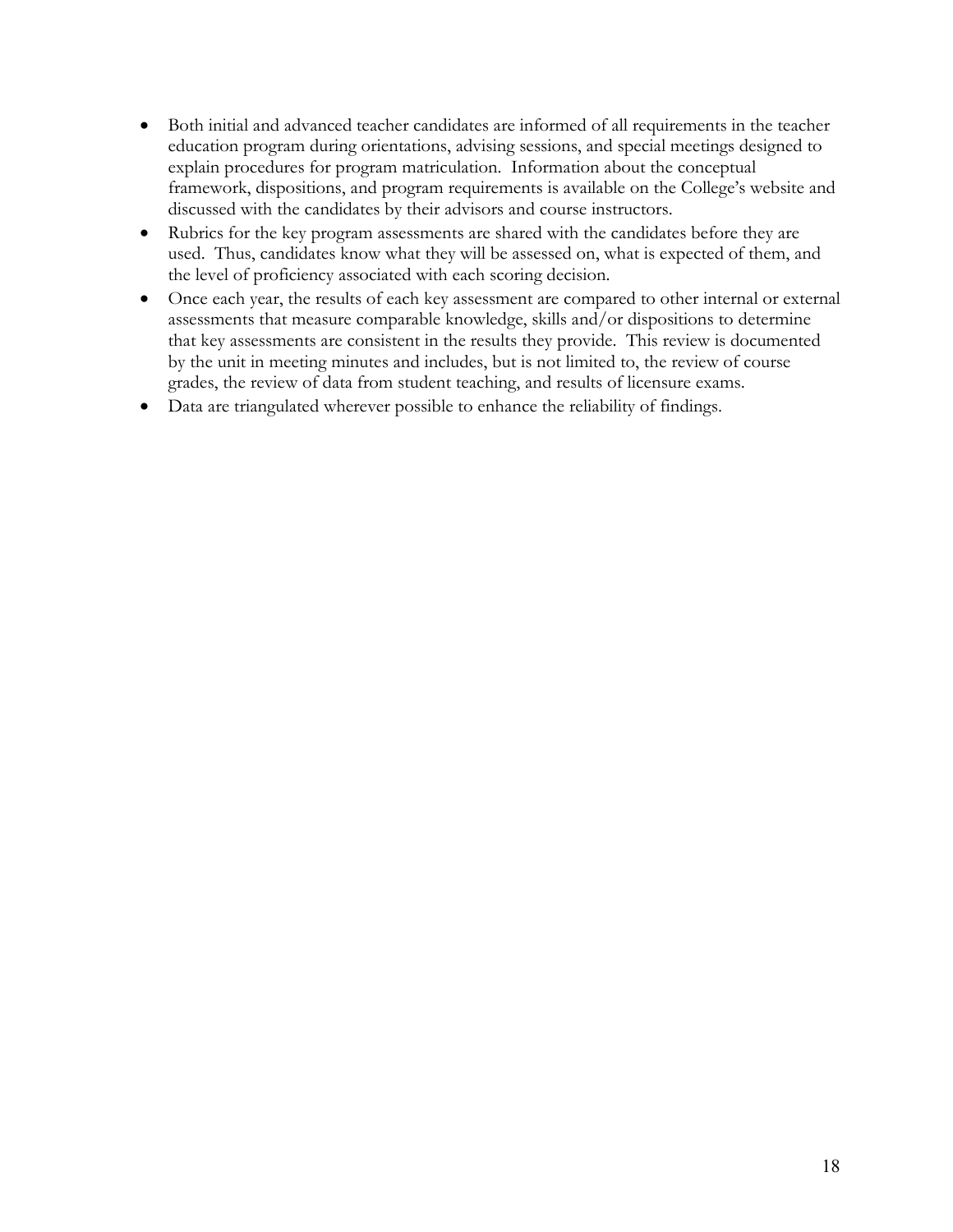# <span id="page-18-1"></span><span id="page-18-0"></span>**III. Appendices**

## A. **Professional Education Unit Data-Driven Decision Making Tracking Form**

# **Professional Education Unit Data-Driven Decision Making Tracking Form**

**DAT A DRIVEN DECISION** *(Describe the decision that was made based upon review of data):* 

**DATE OF DECISION:** Month: Year:

## **PERFORMANCE OUTCOME MEASURE:**

# **EVIDENCE FOR DECISION:** Number of Data sources:

Data Source I: Data Collection Timeframe: Total number of candidates:

Expected findings (report in terms of Exemplary, Proficient, Developing, Unacceptable if possible)

Actual findings (report in terms of Exemplary, Proficient, Developing, Unacceptable if possible):

Comments:

**STARTING DATE OF CHANGE:** Month: Year:

**ACTION PLAN:** 

**GOAL (expected results):** 

**KEY CANDIDATE PERFORMANCE MEASURE (should be same as identified on page 1):** 

## **STRATEGIES TO ACHIEVE GOAL:**

**POST ASSESSMENT (follow-up) OF DATA\_DRIVEN DECISION:** 

*When. How: By:* 

**RESULTS (Describe evidence of impact of change on performance):** 

**Candidate Performance: Improved** Stayed the same Declined

**DESCRIBE NEXT STEPS:** 

**C!CSL**  *Continuous Improvement of Candidate and Student Learning*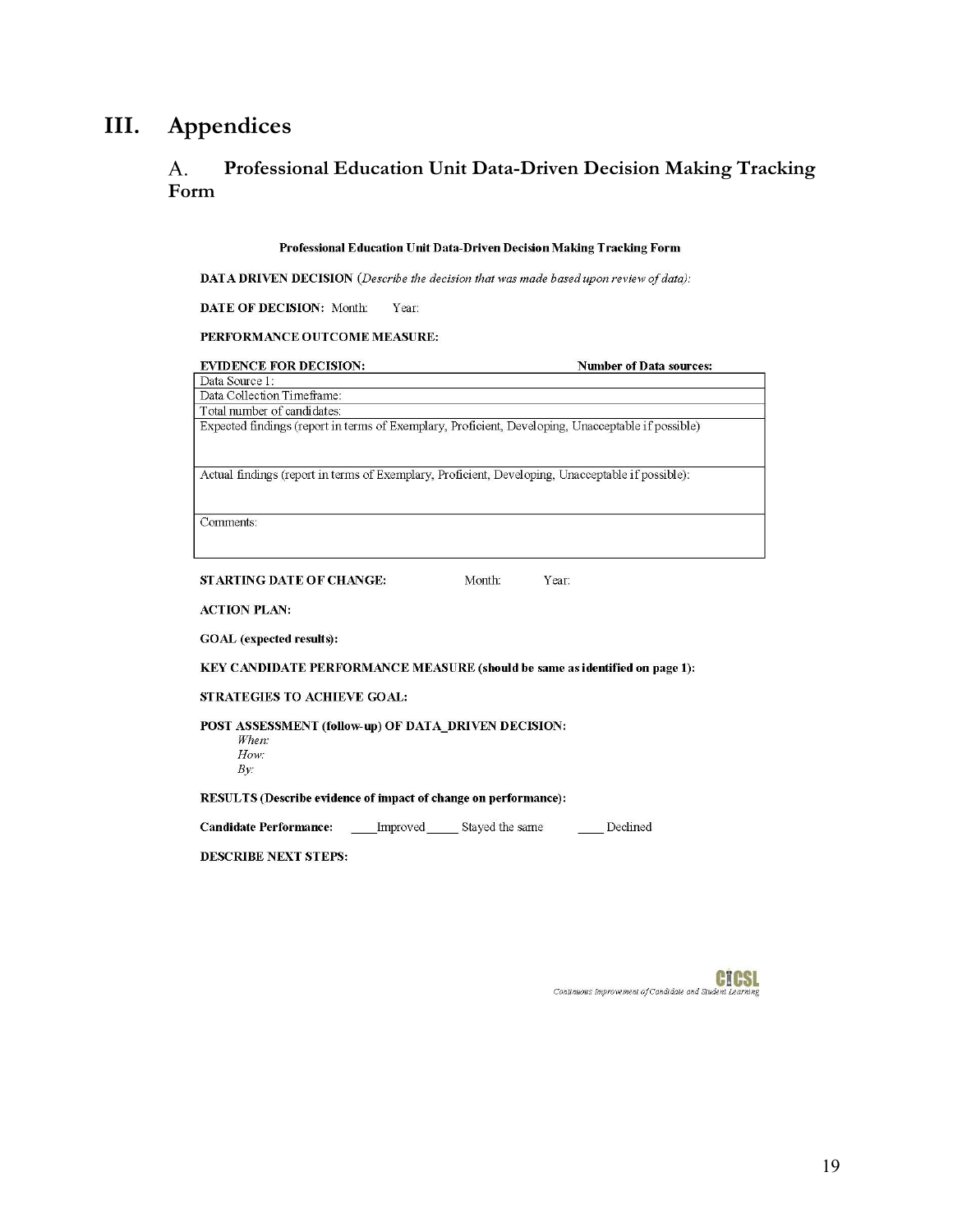### B. **Data Driven Decision Making for Program Improvement Process & Flowchart**

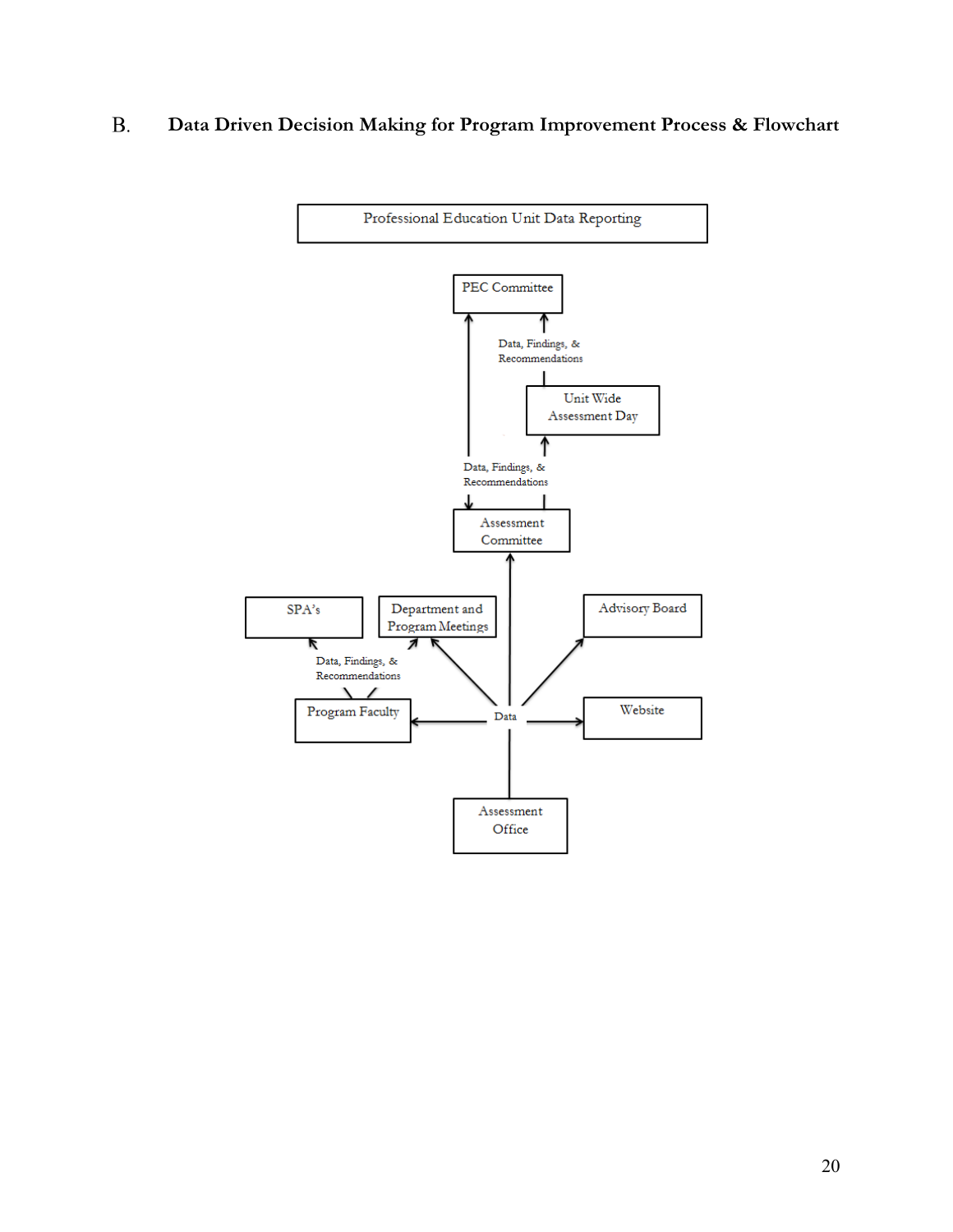# <span id="page-20-0"></span>C. **Specialized Professional Association Key Assessments**

| <b>Education Leadership Constituent Council (ELCC) – School Building Leadership Level</b> |                                                        |                                                                                 |
|-------------------------------------------------------------------------------------------|--------------------------------------------------------|---------------------------------------------------------------------------------|
| Number & Name of<br><b>Assessment</b>                                                     | <b>Type of Assessment</b>                              | <b>When Assessment is</b><br><b>Administered</b>                                |
| 1. Content Specialty Test –<br>School Building Leader<br>Examination                      | New York State<br><b>Teacher Certification</b><br>Exam | After completion of the program<br>and prior to New York State<br>certification |
| 2. Portfolio                                                                              | Portfolio                                              | $EDA 888 - Internship$                                                          |
| 3. Observation and Conference<br>Project                                                  | Course-Based<br>Assessment                             | <b>EDA 678</b>                                                                  |
| 4. Internship Supervisor<br>Evaluation                                                    | Course-Based<br>Assessment                             | <b>EDA 888</b>                                                                  |
| 5. School Improvement Plan                                                                | Course-Based<br>Assessment                             | <b>EDA 830</b>                                                                  |
| 6. School Plan of Action                                                                  | Course-Based<br>Assessment                             | <b>EDA 653</b>                                                                  |

| <b>Education Leadership Constituent Council (ELCC) – School District Leadership Level</b> |                                                        |                                                                                 |
|-------------------------------------------------------------------------------------------|--------------------------------------------------------|---------------------------------------------------------------------------------|
| Number & Name of<br><b>Assessment</b>                                                     | <b>Type of Assessment</b>                              | <b>When Assessment is</b><br><b>Administered</b>                                |
| 1. Content Specialty Test –<br><b>School District Leader</b><br>Examination               | New York State<br><b>Teacher Certification</b><br>Exam | After completion of the program<br>and prior to New York State<br>certification |
| 2. Leadership and Field<br><b>Experience Portfolio</b>                                    | Portfolio                                              | <b>EDA 888</b>                                                                  |
| 3. Observation and Conference<br>Project                                                  | Course-Based<br>Assessment                             | <b>EDA 678</b>                                                                  |
| 4. Internship Supervisor<br>Evaluation                                                    | Course-Based<br>Assessment                             | <b>EDA 888</b>                                                                  |
| 5. School Improvement Plan                                                                | Course-Based<br>Assessment                             | <b>EDA 830</b>                                                                  |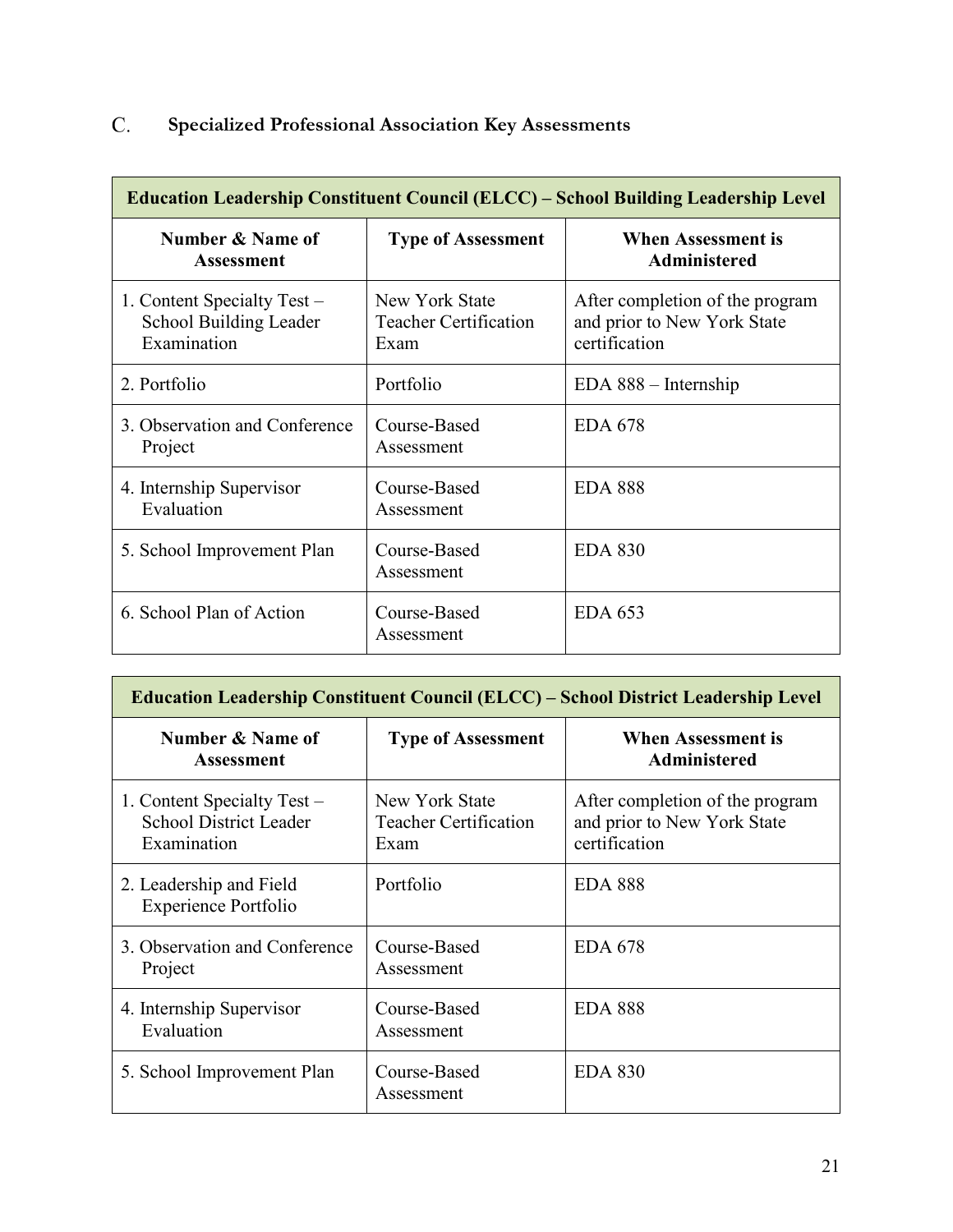| 6. School Plan of Action | Course-Based<br>Assessment | EDA 653 |
|--------------------------|----------------------------|---------|
|                          |                            |         |

| <b>Association for Childhood Education International (ACEI)</b>                                 |                                                                                                                                                                        |                                                                                                                |
|-------------------------------------------------------------------------------------------------|------------------------------------------------------------------------------------------------------------------------------------------------------------------------|----------------------------------------------------------------------------------------------------------------|
| Number & Name of<br><b>Assessment</b>                                                           | <b>Type of Assessment</b>                                                                                                                                              | <b>When Assessment is</b><br><b>Administered</b>                                                               |
| 1. Liberal Arts & Science Test<br>and<br>Content Specialty Test -<br>Multi-Subject              | New York State<br><b>Teacher Certification</b><br>Exams                                                                                                                | After completion of the program<br>and prior to New York State<br>certification                                |
| 2. Assessment of Teaching<br>Skills - Written                                                   | New York State<br><b>Teacher Certification</b><br>Exam                                                                                                                 | After completion of the program<br>and prior to New York State<br>certification                                |
| 3. Overall Grade Point Average<br>and<br>Grades (Cognate Courses)                               | GPA for all courses:<br>liberal arts major,<br>general education,<br>cognates, and education<br>Course grades for<br>cognate courses<br>Program and Unit<br>Assessment | Admission to the program for<br>Overall GPA<br>Every semester for Overall GPA<br>and Grades in Cognate Courses |
| 4. Lesson Plan Collection                                                                       | Course-Based<br>Assessment                                                                                                                                             | EDI 417, EDI 423, EDI 424, EDI<br>425                                                                          |
| 5. Childhood Student Teaching<br>Evaluation                                                     | Field-Based<br>Assessment                                                                                                                                              | <b>EDI 455</b>                                                                                                 |
| 6. Focal Child Report                                                                           | Course-Based<br>Assessment                                                                                                                                             | <b>EDI 417</b>                                                                                                 |
| 7. Professional Education Unit<br>(PEU) Global Assessment of<br>Candidate Performance<br>(GACP) | Field-Based<br>Assessment                                                                                                                                              | <b>EDI 455</b>                                                                                                 |
| 8. PEU Assessment of<br>Professional Dispositions<br>and Reflective Skills                      | Field-Based<br>Assessment                                                                                                                                              | Program admission, prior to<br>student teaching, and program<br>completion                                     |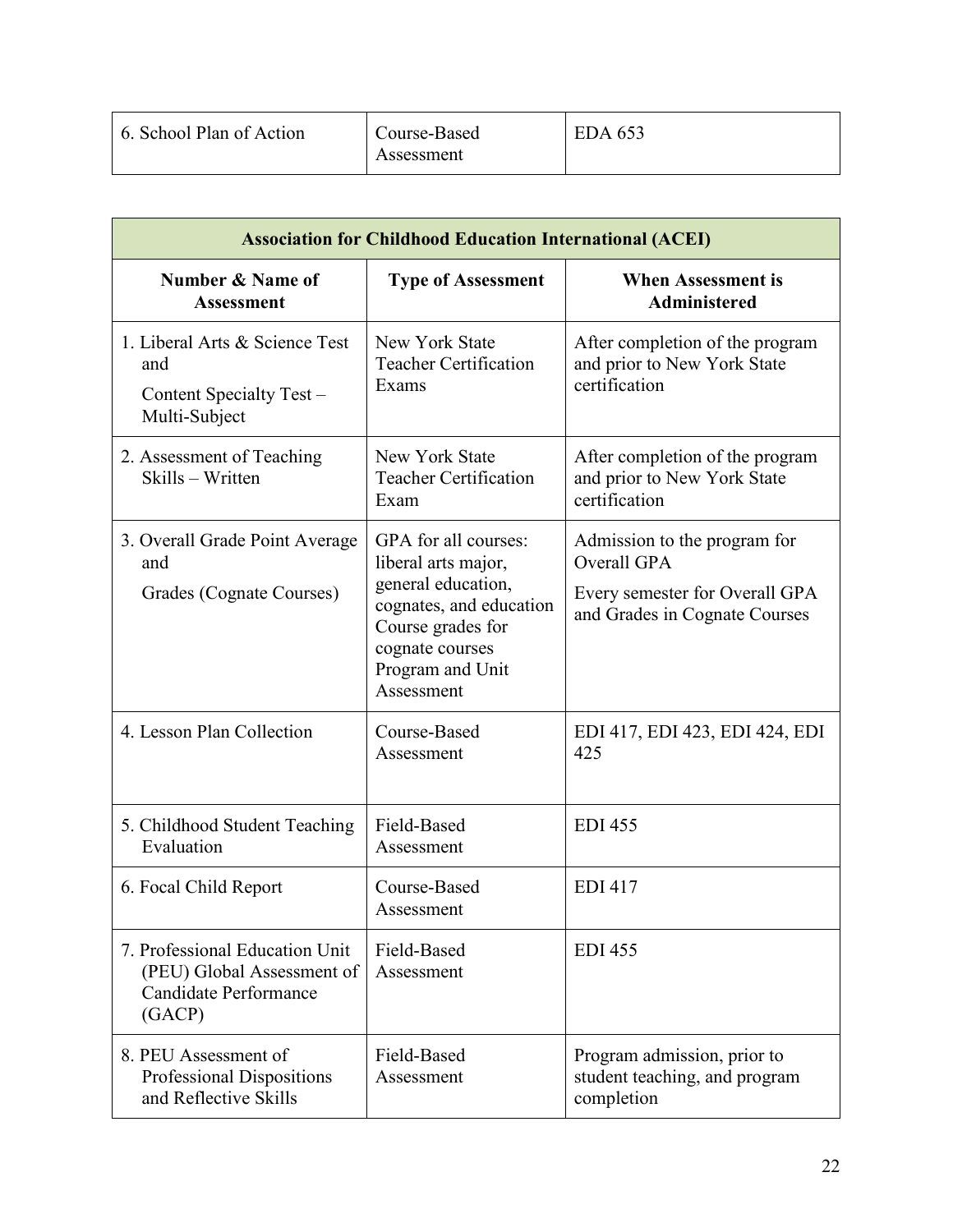| <b>American Council on the Teaching of Foreign Languages (ACTFL)</b>                                                |                                                                |                                                                                 |
|---------------------------------------------------------------------------------------------------------------------|----------------------------------------------------------------|---------------------------------------------------------------------------------|
| Number & Name of<br><b>Assessment</b>                                                                               | <b>Type of Assessment</b>                                      | <b>When Assessment is</b><br><b>Administered</b>                                |
| 1. Content Specialty Test -<br>French, Spanish                                                                      | New York State<br><b>Teacher Certification</b><br>Exams        | After completion of the program<br>and prior to New York State<br>certification |
| 2. Media Dossier in the Target<br>Language (Diario de<br>periódico y programa de<br>radio/Dossier de presse         | Course-Based<br>Assessment                                     | SPN 352, FRN 355                                                                |
| 3. Lesson Implementation and<br>Unit Plan                                                                           | Course-Based<br>Assessment                                     | <b>EDI 469</b>                                                                  |
| 4. Foreign Language Student<br><b>Teaching Assessment</b>                                                           | Field-Based<br>Assessment                                      | <b>EDI 475</b>                                                                  |
| 5. Global Assessment of<br>Candidate Performance:<br>Impact on P-12 Learning                                        | Field-Based<br>Assessment                                      | <b>EDI 475</b>                                                                  |
| 6. Oral Proficiency Interview<br>(OPI)                                                                              | Oral Expression<br>Telephone Interview<br><b>Expert Rating</b> | During semester of culminating<br>experience                                    |
| 7. Philosophy Statement                                                                                             | Course-Based<br>Assessment                                     | <b>FCE 463</b>                                                                  |
| 8. Professionalism and<br>Linguistic & Cultural<br>Competency Learning of<br>Foreign Language Teacher<br>Candidates | Field-Based<br>Assessment                                      | <b>EDI 475</b>                                                                  |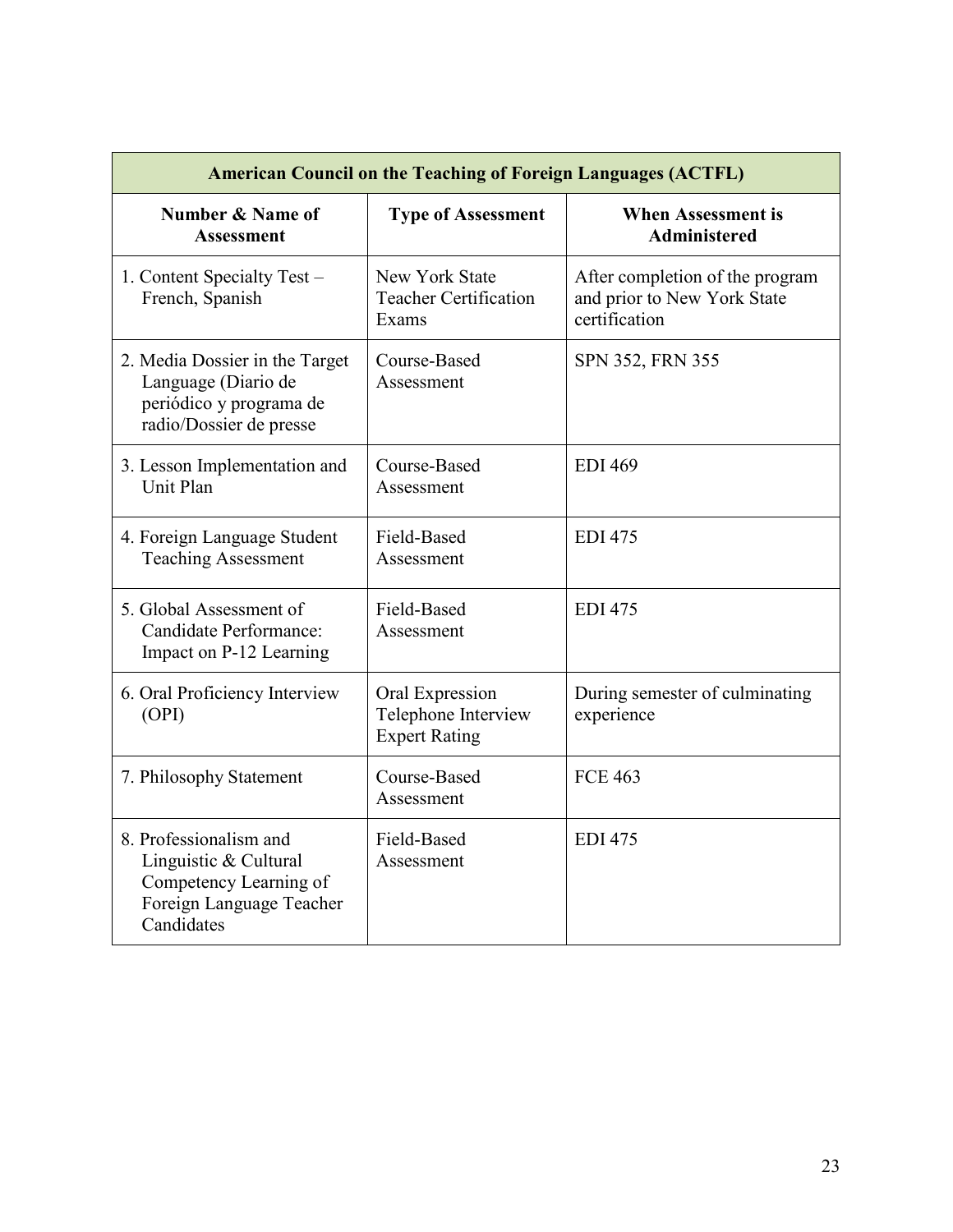| <b>Council for Exceptional Children (CEC)</b>                                              |                                                        |                                                                                 |
|--------------------------------------------------------------------------------------------|--------------------------------------------------------|---------------------------------------------------------------------------------|
| Number & Name of<br><b>Assessment</b>                                                      | <b>Type of Assessment</b>                              | <b>When Assessment is</b><br><b>Administered</b>                                |
| 1. Content Specialty Test -<br><b>Students With Disabilities</b>                           | New York State<br><b>Teacher Certification</b><br>Exam | After completion of the program<br>and prior to New York State<br>certification |
| 2. Grade Point Average<br>(Grades in Special<br><b>Education and Inclusion</b><br>Courses) | Grade Point Average                                    | Every semester                                                                  |
| 3. Inclusive Unit and Lesson<br><b>Planning Assessment</b>                                 | Course-Based<br>Assessment                             | EDI 414, EDI 514                                                                |
| 4. Student Teaching Evaluation<br>in Special Education                                     | Field-Based<br>Assessment                              | EDI 455, EDI 475, EDI 575                                                       |
| 5. Impact on Student Learning<br>Assignment                                                | Field-Based<br>Assessment                              | EDI 455, EDI 475, EDI 575                                                       |
| 6. Standardized Assessment<br>Project                                                      | Course-Based<br>Assessment                             | EDI 419, EDI 519                                                                |
| 7. Inclusive Philosophy<br>Statement                                                       | Course-Based<br>Assessment                             | EDI 413, EDI 513                                                                |
| 8. IEP assignment                                                                          | Field-Based<br>Assessment                              | EDI 419, EDI 519                                                                |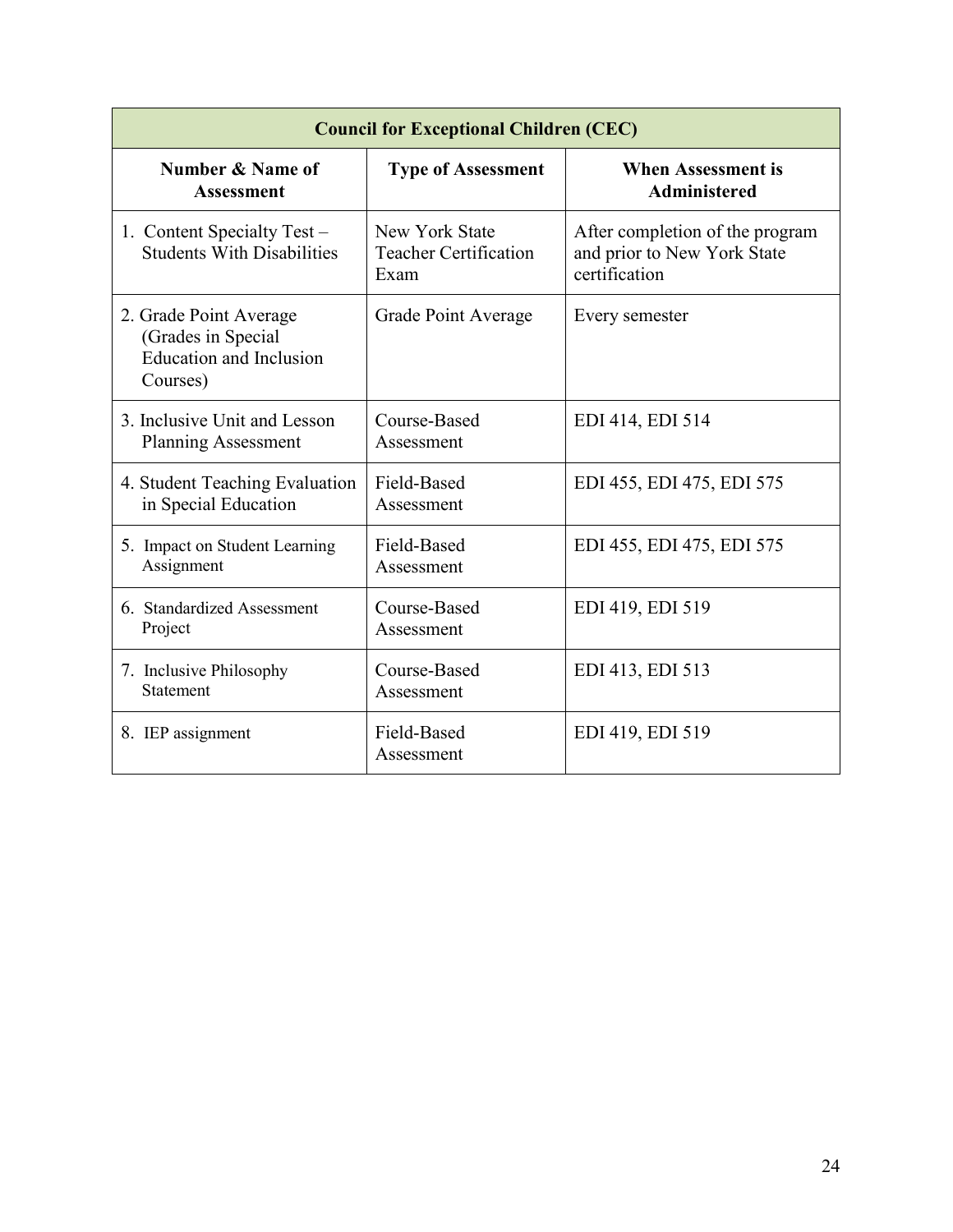| <b>National Council for Social Studies (NCSS)</b>                                          |                                                             |                                                                                 |
|--------------------------------------------------------------------------------------------|-------------------------------------------------------------|---------------------------------------------------------------------------------|
| <b>Number &amp; Name of</b><br><b>Assessment</b>                                           | <b>Type of Assessment</b>                                   | <b>When Assessment is</b><br><b>Administered</b>                                |
| 1. Liberal Arts & Science Test<br>and<br>Content Specialty Test –<br><b>Social Studies</b> | New York State<br><b>Teacher Certification</b><br>Exam      | After completion of the program<br>and prior to New York State<br>certification |
| 2. Grades (Major Courses)                                                                  | Grades                                                      | GPA prior to admission and prior<br>to student teaching                         |
| 3. Ability to Plan Instruction:<br>Innovative Unit                                         | Course-Based<br>Assessment                                  | EDI 448, EDI 548                                                                |
| 4. Social Studies Education,<br><b>Student Teaching</b><br>Evaluation                      | Field-Based<br>Assessment                                   | EDI 475, EDI 575                                                                |
| 5. Teacher Work Samples                                                                    | Field-Based<br>Assessment                                   | EDI 475, EDI 575                                                                |
| 6. Informed Action Project                                                                 | Field-Based<br>Assessment                                   | EDI 468, EDI 568                                                                |
| 7. Lesson Plan Sequence                                                                    | Course-Based<br>Assessment and<br>Field-Based<br>Assessment | EDI 468, EDI 568                                                                |
| 8. Content Knowledge<br>Portfolio                                                          | Course-Based<br>Assessment                                  | EDI 448, EDI 548                                                                |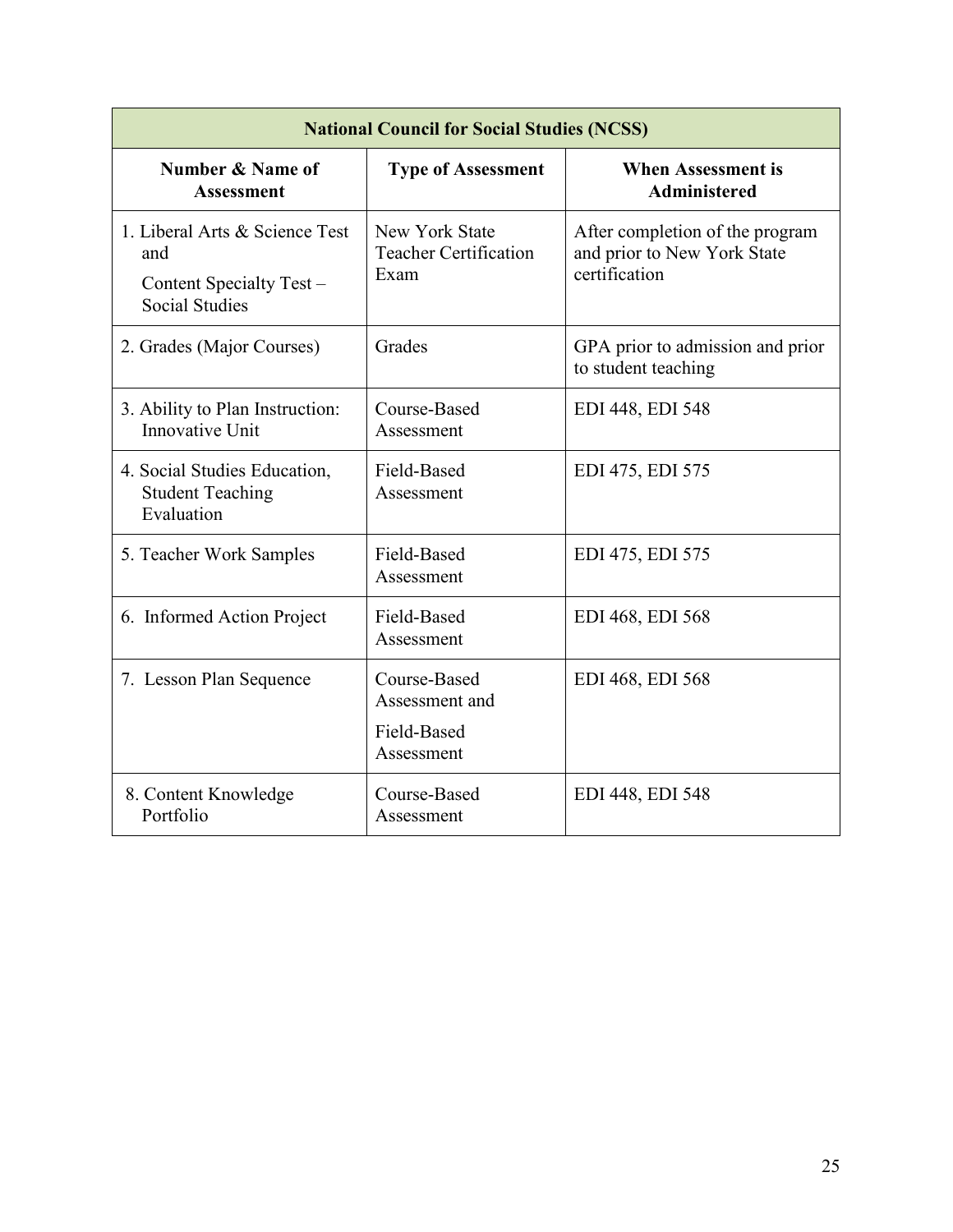| <b>National Council of Teachers of English (NCTE)</b>              |                                                        |                                                                                                                                                                   |
|--------------------------------------------------------------------|--------------------------------------------------------|-------------------------------------------------------------------------------------------------------------------------------------------------------------------|
| Number & Name of<br><b>Assessment</b>                              | <b>Type of Assessment</b>                              | <b>When Assessment is</b><br><b>Administered</b>                                                                                                                  |
| 1. Content Specialty Test –<br>English                             | New York State<br><b>Teacher Certification</b><br>Exam | After completion of the program<br>and prior to New York State<br>certification                                                                                   |
| 2. Grades in English courses                                       | Grades                                                 | At completion of required courses<br>for the English Major and must<br>include a course in ENG 300,<br>ENG 484, and a choice from<br>ENG 450, ENG 479, or ENG 481 |
| 3. Unit Plan for Teaching<br>English                               | Course-Based<br>Assessment                             | EDI 465, 565                                                                                                                                                      |
| 4. Performance Based Student<br>Teaching Assessment for<br>English | Field-Based<br>Assessment                              | EDI 475, 575                                                                                                                                                      |
| 5. Middle School Case Study                                        | Course-Based<br>Assessment                             | EDI 445, 545                                                                                                                                                      |
| 6. ELA Lesson Plan Portfolio                                       | Course-Based<br>Assessment                             | EDI 465, 565                                                                                                                                                      |
| 7. Professional Development<br>Experience                          | Course-Based<br>Assessment                             | EDI 445, 465, 475, 545, 565, 575                                                                                                                                  |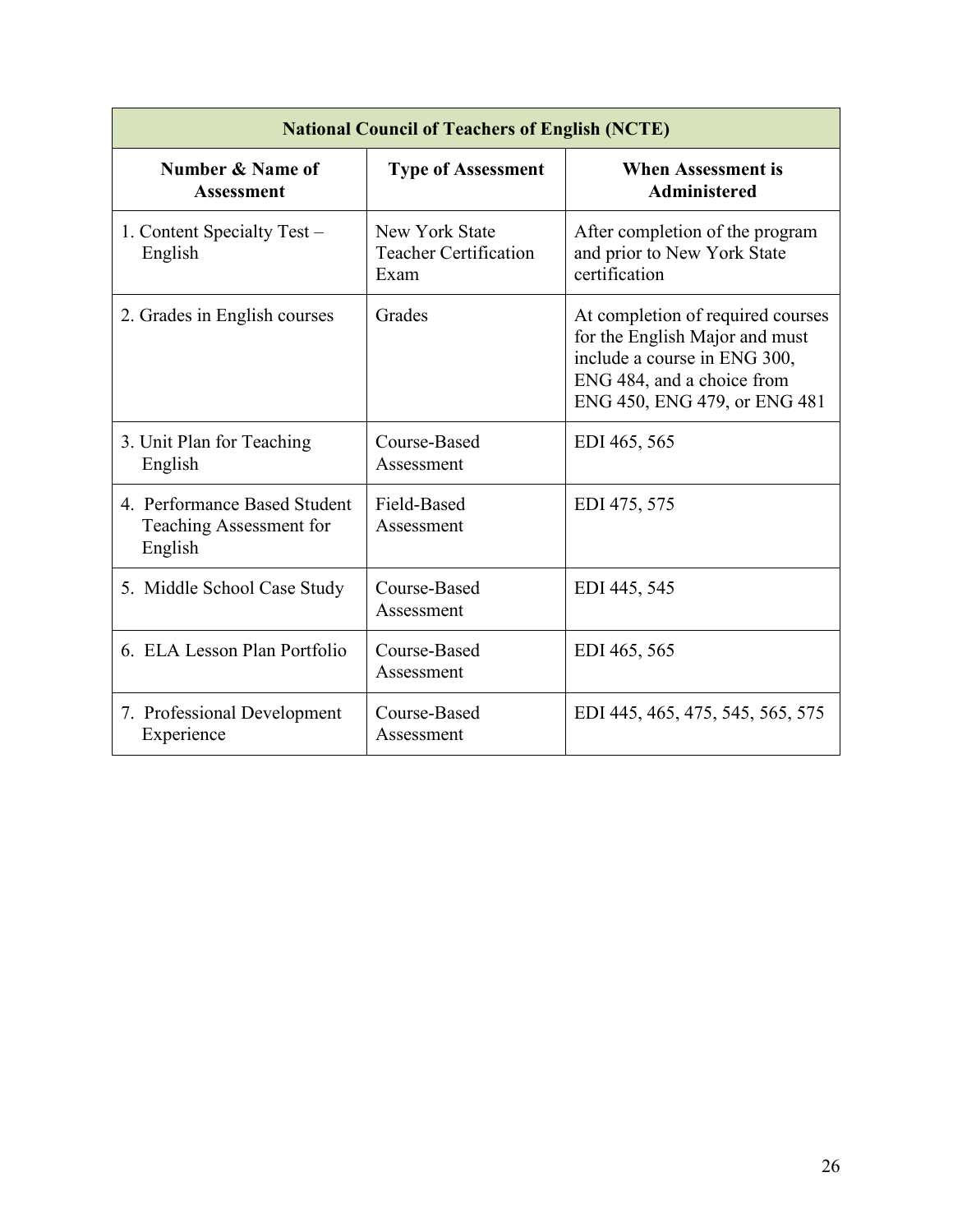| <b>National Council of Teachers of Mathematics (NCTM)</b>                                                                                          |                                                 |                                                                                 |  |
|----------------------------------------------------------------------------------------------------------------------------------------------------|-------------------------------------------------|---------------------------------------------------------------------------------|--|
| Number & Name of<br><b>Assessment</b>                                                                                                              | <b>Type of Assessment</b>                       | <b>When Assessment is</b><br><b>Administered</b>                                |  |
| 1. Content Specialty Test –<br>Math                                                                                                                | New York State<br>Teacher Certification<br>Exam | After completion of the program<br>and prior to New York State<br>certification |  |
| 2.<br><b>Grade Point Average</b>                                                                                                                   | Grades (Major Courses)                          | Every semester.                                                                 |  |
| 3. Unit Plan Assignment                                                                                                                            | Course-Based<br>Assessment                      | EDI 446, 546                                                                    |  |
| 4. Professional Education Unit<br>Unit assessment of student<br>teaching: content and<br>pedagogical Assessment #4:<br>Student teaching (required) | Field-Based<br>Assessment                       | <b>EDI</b> 475                                                                  |  |
| 5. Candidate Effect on Student<br>Learning                                                                                                         | Field-Based<br>Assessment                       | EDI 466, 566                                                                    |  |
| 6. Math Content Knowledge<br>Test                                                                                                                  | Course-Based<br>Assessment                      | EDI 466, 566                                                                    |  |